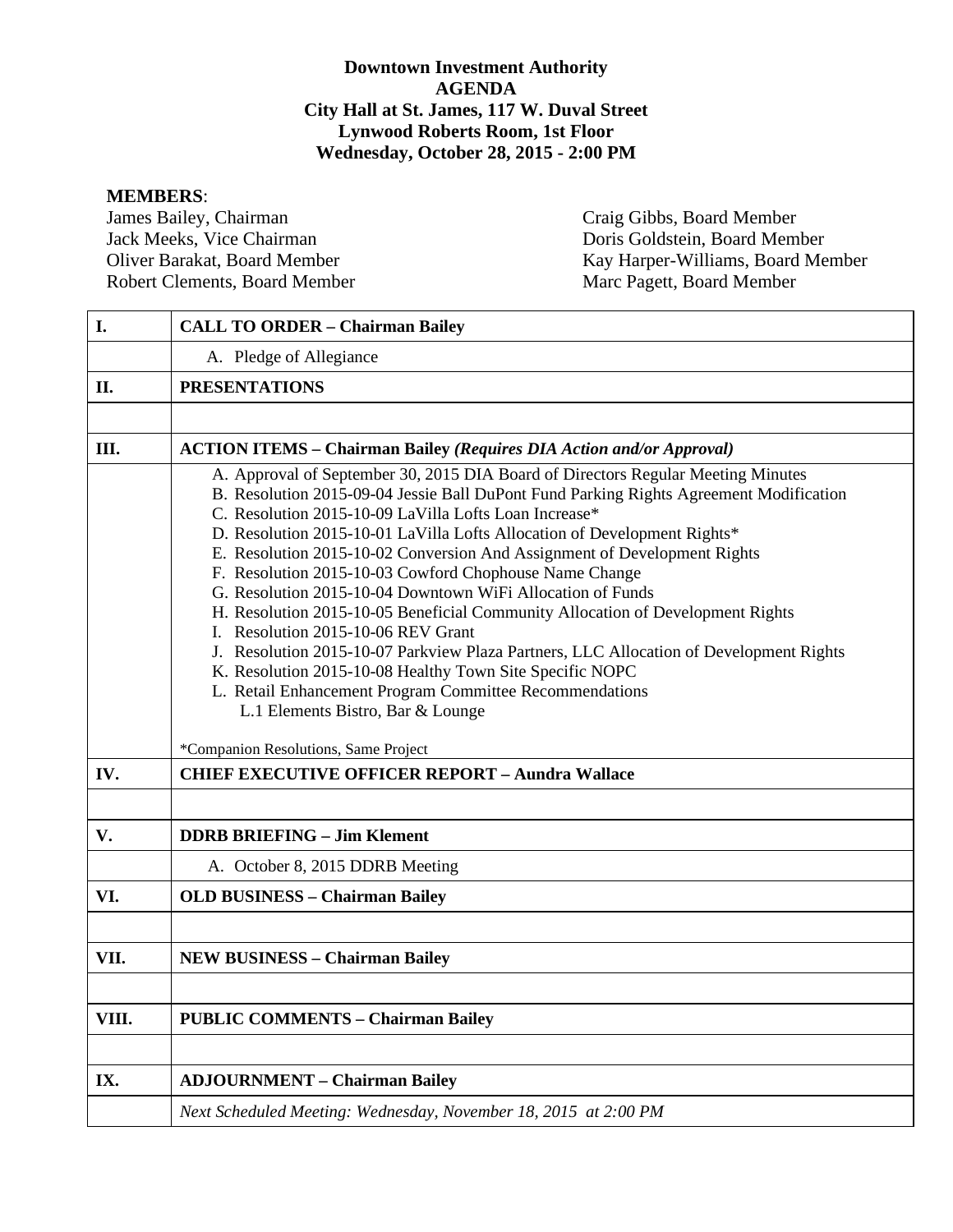**Downtown Investment Authority Regular Meeting** 



**City Hall at St. James 117 West Duval St., Lynwood Roberts Room** *Wednesday, October 28, 2015 - 2:00 p.m.*

#### *DIA Regular MEETING MINUTES*

**Board Members Present:** Jim Bailey, Chairman; Jack Meeks, Vice Chairman; Oliver Barakat, Craig Gibbs, Kay Harper Williams, Doris Goldstein and Marc Padgett

**Board Members Absent:** Robert Clements

**Council Member:** Council President Anderson

**Mayor's Staff:** Dr. Johnny Gaffney, Office of the Mayor Boards and Commissions Liaison

**DIA Staff:** Aundra Wallace, DIA Chief Executive Officer; Guy Parola, DIA Development Manager; Tom Daly, DIA Development Analyst; Jim Klement, DIA Development Coordinator; and Karen Underwood, DIA Executive Assistant

**Attendees:** Paul Harden, Lawyer; Wyman Duggan, Lawyer; Shaun Rycroft, Developer Associate Beneficial Communities; Steven Frick President Vestor; Haskell Mayer, President Mayer Structural Design, Inc. Kirk Wendland, OED Director and Ed Randolph, Specialist Senior, OED.

**Office of General Counsel:** Susan Grandin and Lawsikia Hodges

# **I. CALL TO ORDER**

Chairman Bailey convened the meeting at 2:08 p.m. with a quorum present.

### **II. PRESENTATIONS**

Chairman Bailey read Board Member Doris Goldstein's resignation into the record. The resignation is effective the end of the year. Marc Padgett's legislation was approved last night in City Council and he introduced himself.

#### **III. ACTION ITEMS**

#### **A. APPROVAL OF SETEMBER 30, 2015 DIA BOARD MEETING MINUTES.**

**A MOTION WAS MADE BY BOARD MEMBER WILLIAMS AND SECONDED BY CRAIG GIBBS APPROVING THE SEPTEMBER 30, 2015 BOARD MEETING MINUTES. THE MOTION PASSED UNANIMOUSLY 6-0** 

**B. 2015-09-04 JESSIE BALL DUPONT FUND PARKING RIGHTS AGREEMENT MODIFICATION.**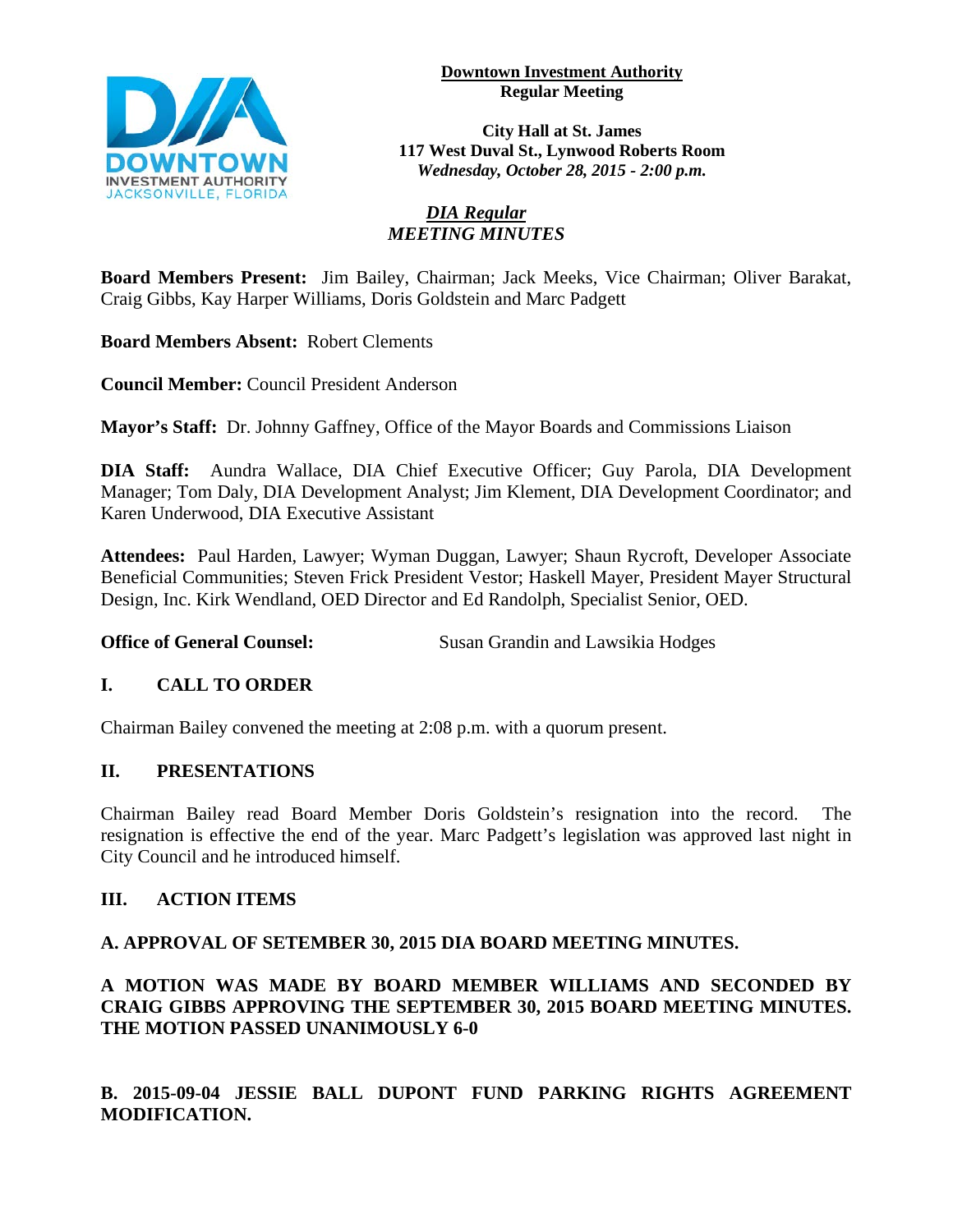Downtown Investment Authority Regular Meeting Wednesday, October 28, 2015 Page 2 of 12

#### **CEO Wallace provided an overview of the proposed Resolution 2015-09-04 A RESOLUTION SUPPORTING LEGISLATION AUTHORIZING THE MAYOR AND CORPORATE SECRETARY TO AMEND THE EXISTING PARKING RIGHTS AGREEMENT DATED NOVEMBER 18, 2014, BETWEEN THE CITY OF JACKSONVILLE AND THE JESSIE BALL DUPONT FUND.**

Supporting the Amendment of the November 14, 2014 Parking Rights Agreement Between the City of Jacksonville and the Jessie Ball DuPont Fund.

Chairman Bailey noted that he spoke with Jerry Holland, Property Appraiser and Michael Corrigan, Tax Collector and they stated that this would not be an issue for them.

The Board made relevant comments regarding the additional information provided.

Paul Harden representing attorney for the Jessie Ball DuPont Fund was available to answer any questions. He stated that this project is a gemstone for downtown and appreciates the DIA's support.

#### **A MOTION WAS MADE BY BOARD MEMBER MEEKS AND SECONDED BY BOARD MEMBER WILLIAMS APPROVING RESOLUTION 2015-09-04. THE MOTION PASSED 5-1 (D. Goldstein).**

#### **C. RESOLUTION 2015-10-09 LAVILLA LOFTS LOAN INCREASE**

**CEO Wallace provided an overview of the proposed RESOLUTION APPROVING A CHANGE IN THE LOAN AMOUNT FOR THE LOFTS AT LA VILLA PROJECT RESOLUTION 2015-09-01; CONFIRMING AND RATIFYING RESOLUTION 2015- 09-01 AS MODIFIED HEREIN: AUTHORIZE CEO OF THE DOWNTOWN INVESTMENT AUTHORITY TO NEGOTIATE THE REDEVELOPMENT AGREEMENT; AND AUTHORIZE CEO OF THE DOWNTOWN INVESTMENT AUTHORITY TO EXECUTE SUCH AGREEMENTS.** 

The Board made relevant comments.

Tom Daly, DIA staff was present to answer any questions.

#### **A MOTION WAS MADE BY BOARD MEMBER MEEKS AND SECONDED BY BOARD MEMBER GIBBS APPROVING RESOLUTION 2015-10-09. THE MOTION PASSED UNANIMOUSLY 6-0.**

#### **D. RESOLUTION 2015-10-01 LAVILLA LOFTS ALLOCATION OF DEVELOPMENT RIGHTS**

**CEO Wallace provided an overview of the proposed Resolution ALLOCATING 120 MULTI-FAMILY UNITS OF PHASE I DEVELOPMENT RIGHTS WITHIN THE NORTHSIDE**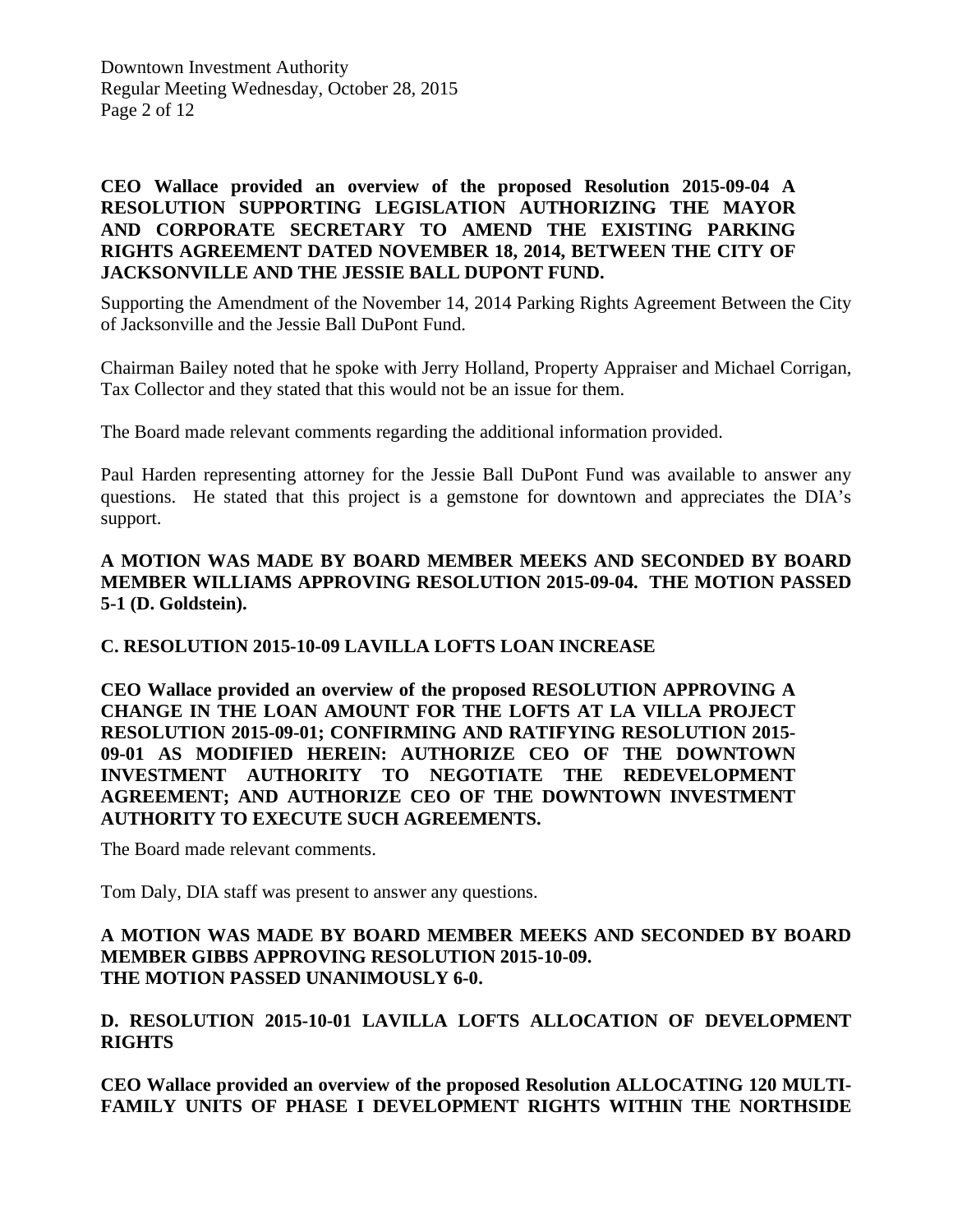Downtown Investment Authority Regular Meeting Wednesday, October 28, 2015 Page 3 of 12

**WEST COMPONENT AREA OF THE CONSOLIDATED DOWNTOWN DEVELOPMENT OF REGIONAL IMPACT TO VESTCOR, INC. TO BE UTILIZED ON THE PROPERTY IDENTIFIED BY EXHIBIT 'A' ("PROPERTY"); FINDING THAT THE PLAN OF DEVELOPMENT IS CONSISTENT WITH THE DIA'S BUSINESS INVESTMENT AND DEVELOPMENT PLAN ("BID PLAN"); AUTHORIZING THE CHIEF EXECUTIVE OFFICER TO EXECUTE THE CONTRACTS AND DOCUMENTS AND OTHERWISE TAKE ALL NECESSARY ACTION IN CONNECTION THEREWITH TO EFFECTUATE THE PURPOSES OF THIS RESOLUTION**

Guy Parola DIA Staff was present to answer any questions.

There were no comments from the Board

Chairman Bailey opened the floor for public comments

Bruce Fouraker commented that the property is close to the Jefferson Street station on the Skyway. He made a suggestion to add transit oriented development, so that the pubic realizes that this is a transit oriented development.

#### **A MOTION WAS MADE BY BOARD MEMBER MEEKS AND SECONDED BY BOARD MEMBER GIBBS APPROVING RESOLUTION 2015-10-09. THE MOTION PASSED UNANIMOUSLY 6-0.**

#### **E. RESOLUTION 2015-10-02 CONVERSION AND ASSIGNMENT OF DEVELOPMENT RIGHTS.**

**CEO Wallace provided an overview of the proposed RESOLUTION OF THE DOWNTOWN INVESTMENT AUTHORITY ("DIA") SUPPORTING THE CONVERSION OF 110,000 SQUARE FEET OF "GENERAL OFFICE" PHASE I DEVELOPMENT RIGHTS WITHIN THE SOUTHSIDE COMPONENT OF THE CONSOLIDATED DOWNTOWN DEVELOPMENT OF REGIONAL IMPACT ("DRI") TO 264 MULTI-FAMILY UNITS UTILIZING THE LAND USE/TRANSPORTATION TRADE-OFF PROVISIONS IDENTIFIED IN SUPPLEMENT 1 OF THE CONSOLIDATED DOWNTOWN DRI DEVELOPMENT ORDER; FINDING THAT THE AMENDED PLAN OF DEVELOPMENT IS CONSISTENT WITH THE DIA'S BUSINESS INVESTMENT AND DEVELOPMENT PLAN ("BID PLAN"); REQUESTING THAT THE JACKSONVILLE CITY COUNCIL APPROVE THE CONVERSION OF DEVELOPMENT RIGHTS; CONDITIONED UPON THE COUNCIL'S APPROVAL OF THE CONVERSION, AND OTHER REQUIREMENTS OF THE DRI, ALLOCATING 264 MULTI-FAMILY UNITS OF DEVELOPMENT RIGHTS TO ALLIANCE REALTY PARTNERS, LLC TO BE UTILIZED ON CERTAIN PROPERTY MORE FULLY IDENTIFIED IN EXHIBIT 'A' AND AUTHORIZING THE CHIEF EXECUTIVE OFFICER TO EXECUTE THE CONTRACTS AND DOCUMENTS AND OTHERWISE TAKE ALL NECESSARY ACTION IN CONNECTION THEREWITH TO EFFECTUATE THE PURPOSES OF THIS RESOLUTION**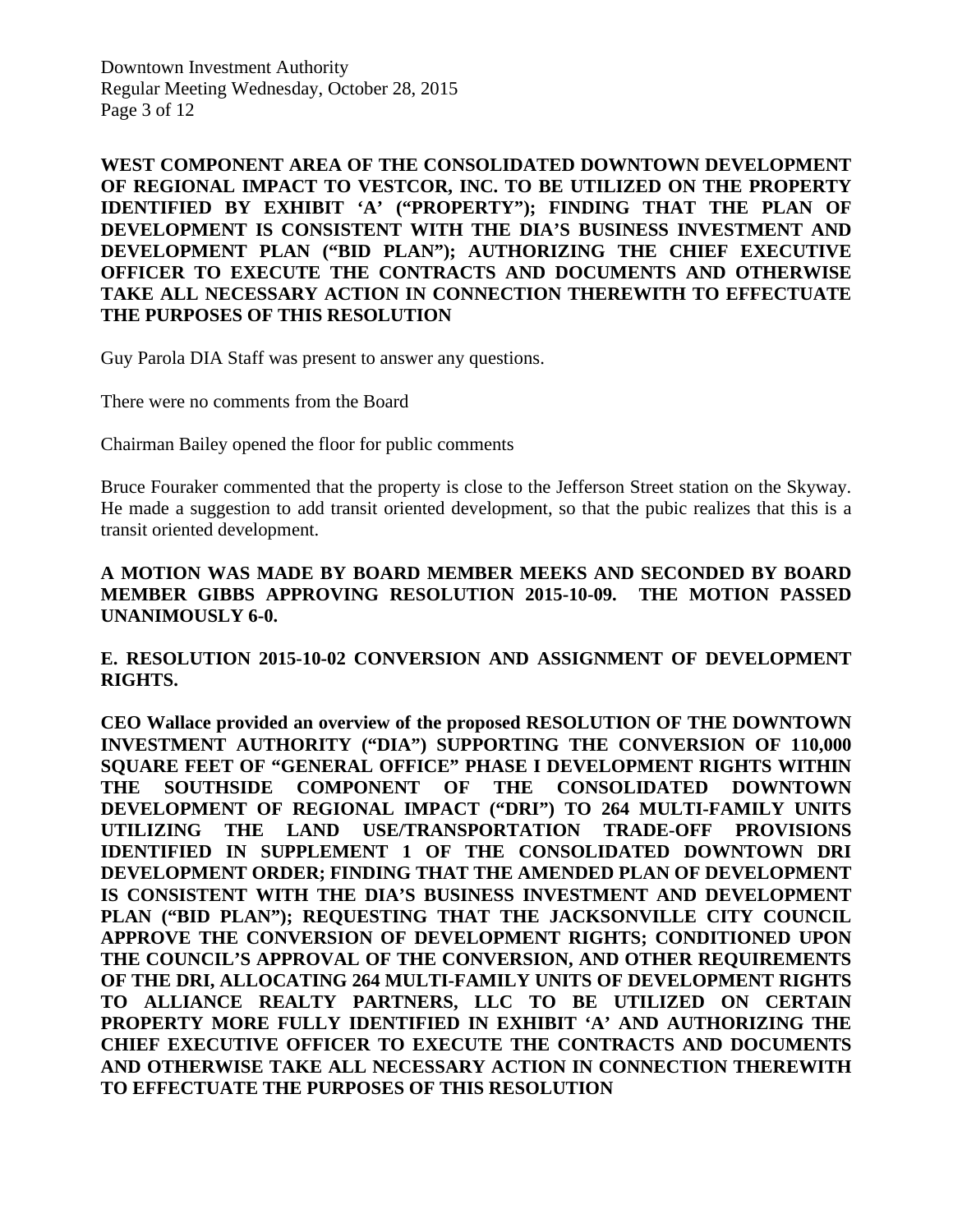Downtown Investment Authority Regular Meeting Wednesday, October 28, 2015 Page 4 of 12

Wyman Duggan, Attorney was present to answer questions. Chairman Bailey called for comments from the public and noted that no requests to speak had been received.

CEO Wallace noted that the development will be located on the South Bank.

#### **A MOTION WAS MADE BY BOARD MEMBER MEEKS AND SECONDED BY BOARD MEMBER BARAKAT APPROVING RESOLUTION 2015-10-02. THE MOTION PASSED UNANIMOUSLY 6-0.**

Chairman Bailey recognized President Greg Anderson's attendance.

# **F. RESOLUTION 2015-10-03 COWFORD CHOPHOUSE NAME CHANGE.**

**CEO Wallace provided an overview of the proposed RESOLUTION OF THE DOWNTOWN INVESTMENT AUTHORITY APPROVING A CHANGE OF LEGAL ENTITY FOR THE COWFORD CHOPHOUSE PROJECT RESOLUTION 2014-11- 01; CONFIRMING AND RATIFYING RESOLUTION 2014-11-01 AS MODIFIED HEREIN: AUTHORIZE CEO OF THE DOWNTOWN INVESTMENT AUTHORITY TO NEGOTIATE THE REDEVELOPMENT AGREEMENT; AND AUTHORIZE CEO OF THE DOWNTOWN INVESTMENT AUTHORITY TO EXECUTE SUCH AGREEMENTS.** 

The Board made relevant comments.

Tom Daly, DIA Staff was available to answer questions.

Chairman Bailey called for comments from the public and noted that no requests to speak had been received.

#### **A MOTION WAS MADE BY BOARD MEMBER GIBBS AND SECONDED BY BOARD MEMBER MEEKS APPROVING RESOLUTION 2015-10-03. THE MOTION PASSED UNANIMOUSLY 6-0**

Chairman Bailey moved to item H. Resolution 2015-10-05 Beneficial Community Allocation of Development Rights.

CEO Wallace provided an overview of the proposed **RESOLUTION OF THE DOWNTOWN INVESTMENT AUTHORITY ("DIA") ALLOCATING 80 MULTI-FAMILY UNITS OF PHASE I DEVELOPMENT RIGHTS WITHIN THE NORTHSIDE WEST COMPONENT AREA OF THE CONSOLIDATED DOWNTOWN DEVELOPMENT OF REGIONAL IMPACT TO BENEFICIAL COMMUNITIES DEVELOPMENT, LLC TO BE UTILIZED ON DUVAL COUNTY TAX PARCEL 074920 0000 ("PROPERTY"); FINDING THAT THE PLAN OF DEVELOPMENT IS CONSISTENT WITH THE DIA'S BUSINESS INVESTMENT AND DEVELOPMENT PLAN ("BID PLAN"); AUTHORIZING THE**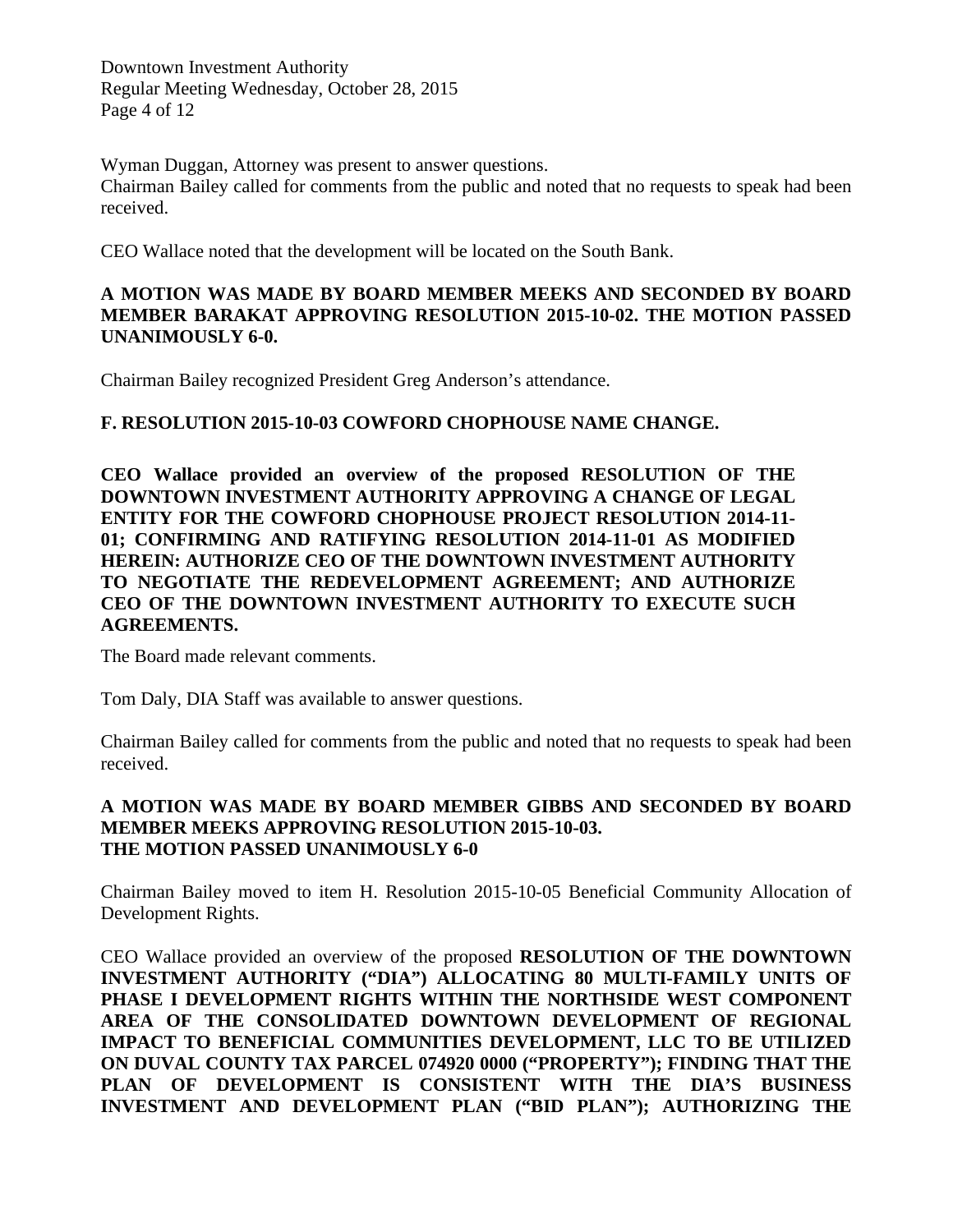Downtown Investment Authority Regular Meeting Wednesday, October 28, 2015 Page 5 of 12

#### **CHIEF EXECUTIVE OFFICER TO EXECUTE THE CONTRACTS AND DOCUMENTS AND OTHERWISE TAKE ALL NECESSARY ACTION IN CONNECTION THEREWITH TO EFFECTUATE THE PURPOSES OF THIS RESOLUTION; PROVIDING AN EFFECTIVE DATE.**

The Board made relevant comments

Board Member Barakat inquired about the comprehensive overview.

Board Member Goldstein emphasized the Board to think proactively about the plan of this area and have design standards in place.

Board Member Gibbs commented about page 2 of 3 paragraphs B and asked about the obligations of development rights coming back to the DIA.

Guy Parola answered questions.

Board Member Padgett mentioned that he was very familiar with these projects and it is a nice development.

Chairman Bailey called for comments from the public.

Shaun Rycroft, Beneficial Communities, Developer Associate; was available to answer any additional questions.

#### **A MOTION WAS MADE BY BOARD MEMBER WILLIAMS AND SECONDED BY BOARD MEMBER MEEKS APPROVING RESOLUTION 2015-10-05. THE MOTION PASSED UNANIMOUSLY 6-0.**

#### **J. RESOLUTION 2015-10-07 PARKVIEW PLAZA PARTNERS, LLC ALLOCATION OF DEVELOPMENT RIGHTS.**

CEO Wallace provided an overview of the proposed **RESOLUTION OF THE DOWNTOWN INVESTMENT AUTHORITY ("DIA") ALLOCATING 200 HOTEL ROOM UNITS OF PHASE I DEVELOPMENT RIGHTS WITHIN THE NORTHSIDE WEST COMPONENT AREA OF THE CONSOLIDATED DOWNTOWN DEVELOPMENT OF REGIONAL IMPACT TO PARKVIEW PLAZA PARTNERS, LLC TO BE UTILIZED ON DUVAL COUNTY TAX PARCELS 089332 0020, 089241 0000, 089242 0000, AND 089252 0000 ("PROPERTY"); FINDING THAT THE PLAN OF DEVELOPMENT IS CONSISTENT WITH THE DIA'S BUSINESS INVESTMENT AND DEVELOPMENT PLAN ("BID PLAN"); AUTHORIZING THE CHIEF EXECUTIVE OFFICER TO EXECUTE THE CONTRACTS AND DOCUMENTS AND OTHERWISE TAKE ALL NECESSARY ACTION IN CONNECTION THEREWITH TO EFFECTUATE THE PURPOSES OF THIS RESOLUTION.**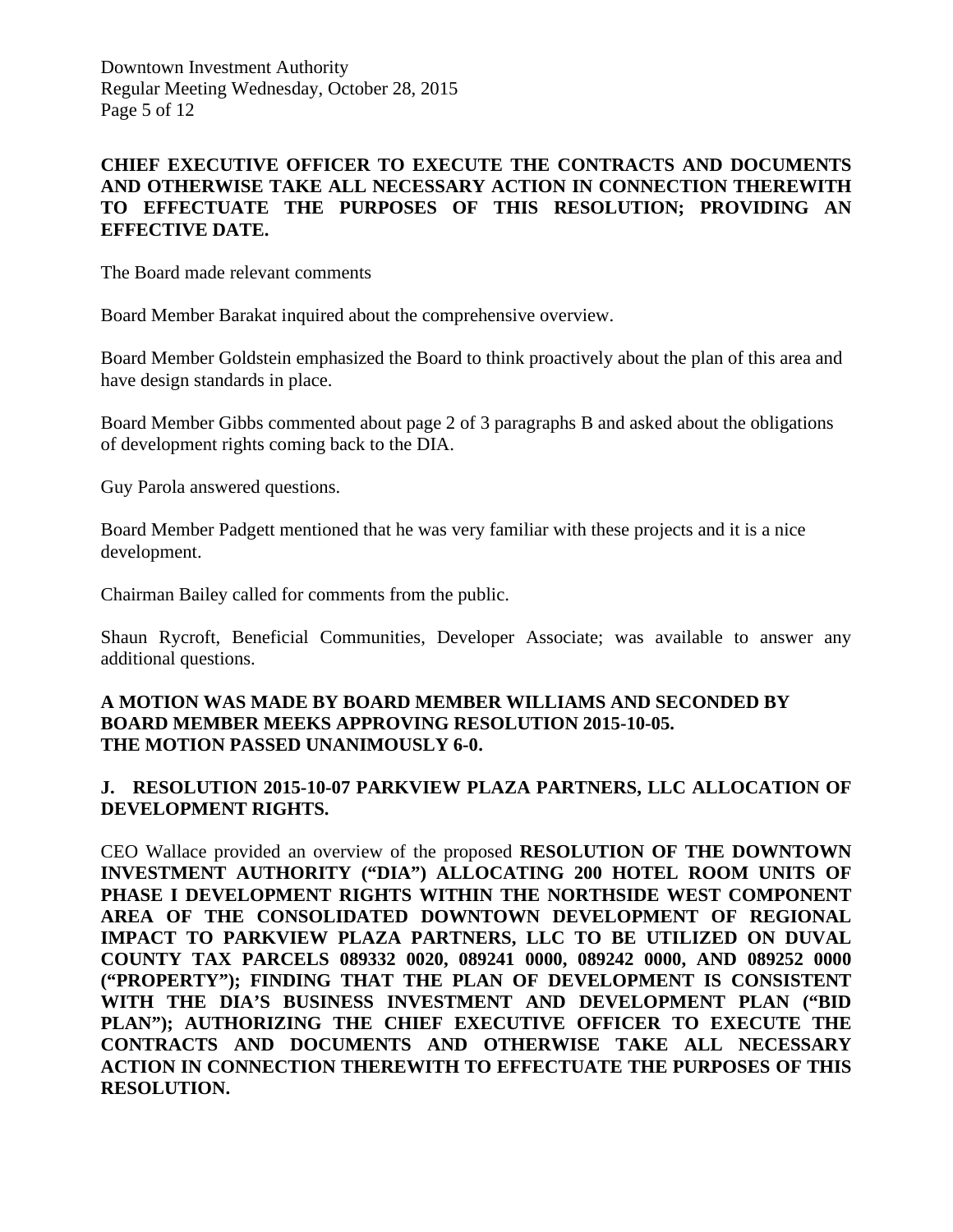Downtown Investment Authority Regular Meeting Wednesday, October 28, 2015 Page 6 of 12

Chairman Bailey called for comments from the public and noted that no requests to speak had been received.

### **A MOTION WAS MADE BY BOARD MEMBER WILLIAMS AND SECONDED BY BOARD MEMBER GIBBS APPROVING RESOLUTION 2015-10-07. THE MOTION PASSED UNANIMIMOUSLY 6-0**

**K. RESOLUTION 2015-10-08 HEALTHY TOWN SITE SPECIFIC NOPC**

**CEO provided an overview of Resolution 2015-10-08 OF THE DOWNTOWN INVESTMENT AUTHORITY ("DIA") SUPPORTING AN AMENDMENT TO THE CONSOLIDATED DOWNTOWN DEVELOPMENT OF REGIONAL IMPACT ("DRI") DEVELOPMENT ORDER, AS AMENDED, PURSUANT TO THE NOTIFICATION OF A PROPOSED CHANGE TO A PREVIOUSLY APPROVED DEVELOPMENT OF REGIONAL IMPACT; FINDING THAT THESE CHANGES DO NOT CONSTITUTE A SUBSTANTIAL DEVIATION FROM THE ORIGINALLY APPROVED DRI DEVELOPMENT ORDER; INSTRUCTING THE DIA CHIEF EXECUTIVE OFFICER TO FILE THE REQUISITE DOCUMENTATION FOR THE NOTIFICATION OF A PROPOSED CHANGE TO A PREVIOUSLY APPROVED DEVELOPMENT OF REGIONAL IMPACT; REQUESTING THAT THE CITY COUNCIL OF JACKSONVILLE ADOPT AN ORDINANCE EFFECTUATING THE NOTIFICATION OF A PROPOSED CHANGE TO A PREVIOUSLY APPROVED DEVELOPMENT OF REGIONAL IMPACT**

Chairman Bailey called for comments from the public and noted that no requests to speak had been received.

The Board did not have any comments.

#### **A MOTION WAS MADE BY BOARD MEMBER MEEKS AND SECONDED BY BOARD MEMBER GIBBS APPROVING RESOLUTION 2015-10-08 . THE MOTION PASSED UNANIMOUSLY 6-0.**

#### **L. RETAIL ENHANCEMENT PROGRAM COMMITTEE RECOMMENDATIONS L.1 ELEMENTS BISTRO, BAR AND LOUNGE.**

Board Member Meeks provided an overview of REP Application 2015-007.

Board Member Barakat inquired of the \$90,000 asking what would be more expensive line items. Mr. Mroz, applicant stated that there will be additional restrooms and structural improvements for exterior and interior electrical.

Mr. Mroz, Applicant was available to answer additional questions.

Board Member Goldstein asked if the applicant does not comply was there an adequte personal guarantee. Tom Daly responded yes.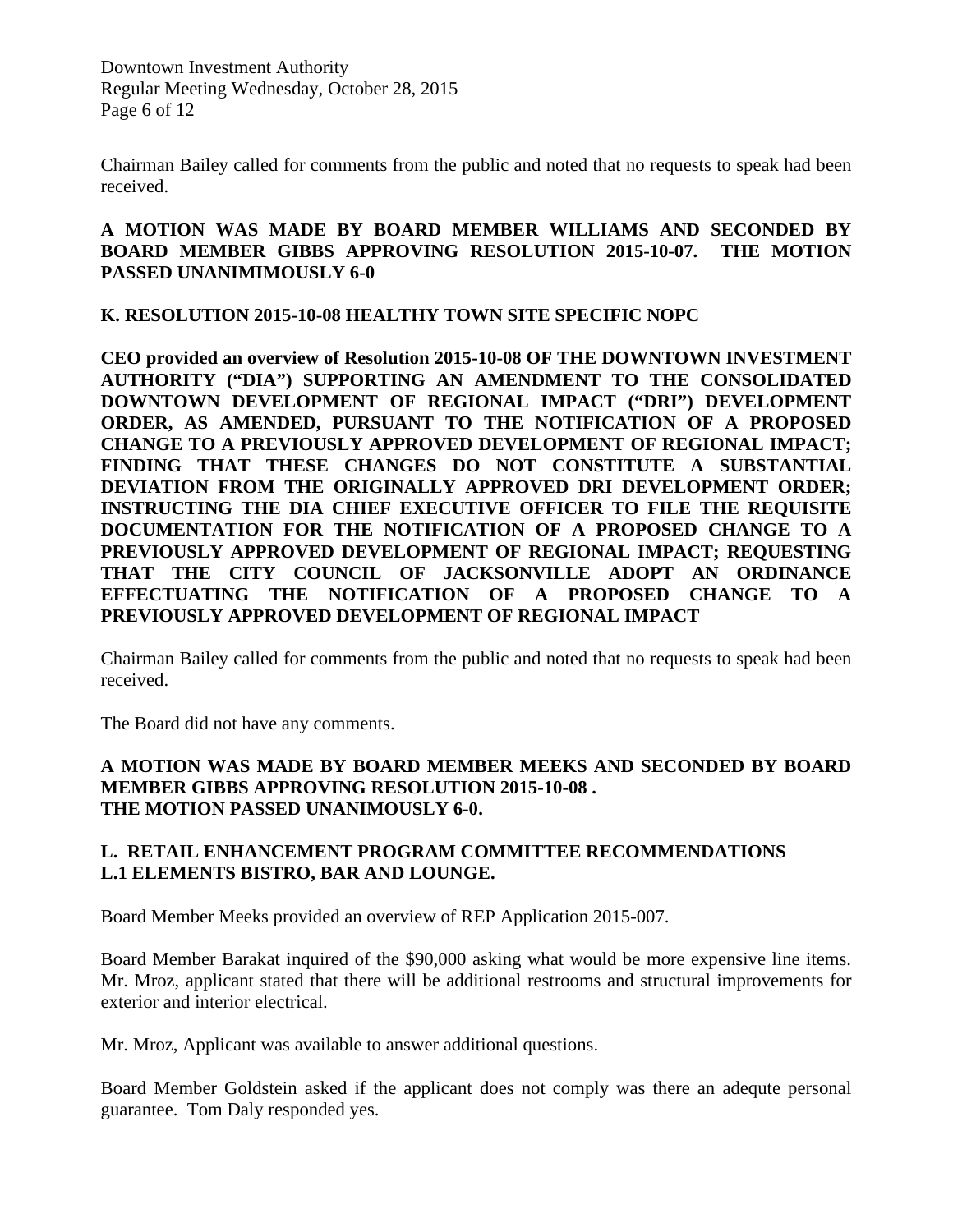Board Member Gibbs inquired about the sound system. Mr. Mroz responded that the night club portion is completely surrounded in a concreate building with quality overlapping to minimize outside noise concerns.

President Greg Anderson stated that the cost of the kitchen equipment seemed low. Mr. Mroz commented that this will be more of a bistro than a restaurant. A world class chef will be available.

Chairman Bailey asked when was the opening date, Mr. Mroz, stated that he was in hopes by December 1<sup>st</sup>.

Chairman Bailey called for comments from the public and noted that no requests to speak had been received.

#### **A MOTION WAS MADE BY BOARD MEMBER GOLDSTEIN AND SECONDED BY BOARD MEMBER MEEKS APPROVING REP APPLICATION 2015-007. THE MOTION PASSED UNANIMOUSLY 6-0.**

Chairman Bailey read John Nooney's public comment regarding Resolution 2015-10-08 into the record. Please work with the DCPS people and include an ADA handicapped watercraft and parking spot at the Southbank Riverwalk 2014-190.

#### **I. RESOLUTION 2015 10-06 REV GRANT**

**CEO Wallace provided an overview of the proposed RESOLUTION OF THE DOWNTOWN INVESTMENT AUTHORITY SUPPORTING LEGISLATION AUTHORIZING THE MAYOR AND CORPORATION SECRETARY TO EXECUTE AN ECONOMIC DEVELOPMENT AGREEMENT BETWEEN THE CITY OF JACKSONVILLE AND PROJECT REVERE, TO SUPPORT THE EXPANSION OF THE COMPANY'S OPERATIONS IN JACKSONVILLE, FLORIDA; RECOMMENDING PROJECT REVERE BE APPROVED BY THE STATE OF FLORIDA'S DEPARTMENT OF ECONOMIC OPPORTUNITY AS A QUALIFIED TARGET INDUSTRY BUSINESS; AUTHORIZING A RECAPTURED ENHANCED VALUE GRANT**

Kirk Wendland OED Director and Ed Randolph, OED was present to answer any questions.

The Board made relevant comments regarding the project.

Board Member Barakat inquired about the Rev Grant and the EDA. Ed Randolph responded Economic Development Agreement. CEO Wallace stated that part of the total \$1.8 M incentive from the State as well from the City includes that \$80,000 portion of the City's; the DIA will make a \$1,000 investment. Tom Daly answered questions.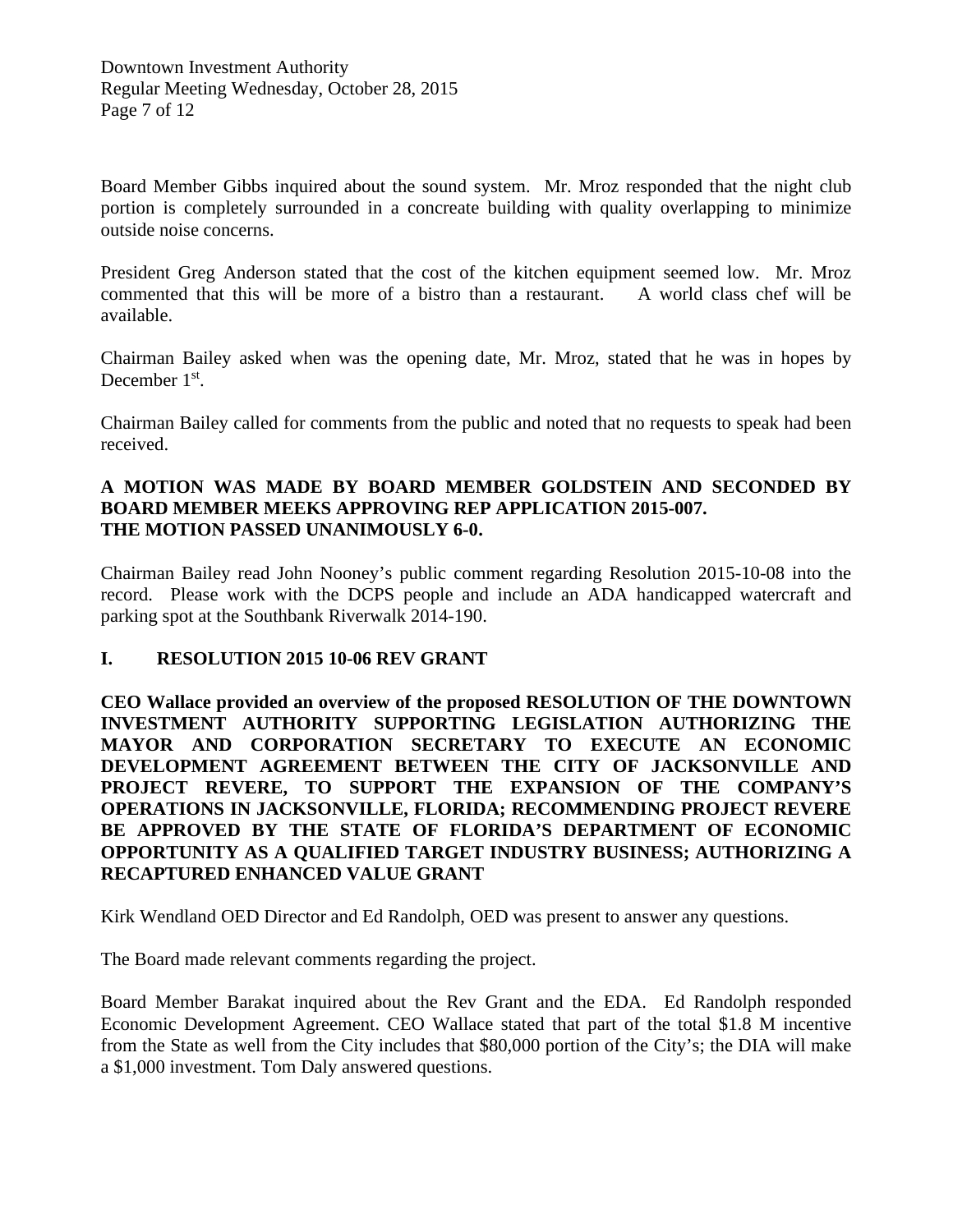CEO Wallace noted that he and Mr. Wendland will work more closely and may utilize the same format as Gresham Smith and Partners which shown a complete detailed analysis. Board Member Meeks concurred.

Kirk Wendland clarified that the economic development agreement contract will have a formula stating the amount. There is a claw back in the contract that states if not agreeing with x number of jobs, then it will have an affect on the amount of the REV grant as well.

Board Member Barakat stated that he wanted to get a better understanding in the future. CEO Wallace commented that they will provide the Board with more information to know exactly how it will actually work.

Board Member Williams noted if the project was time sensitive. CEO Wallace responded yes and wanted to make sure it was competative against the other markets that it is being competed with.

Board Member Meeks asked if DIA staff was being assigned the responsibility to monitor the implementation of these jobs in accordance with what the expectations are, or is OED. CEO Wallace pointed out that this will be a shared responsibility. Ed Randolph stated that the State will certify the jobs and will provide a good amount of due diligence with OED and DIA.

Chairman Bailey called for comments from the public and noted that no requests to speak had been received.

# **A MOTION WAS MADE BY BOARD MEMBER WILLIAMS AND SECONDED BY BOARD MEMBER GIBBS APPROVING RESOLUTION 201-10-06 AS AMENDED. THE MOTION PASSED UNANIMOUSLY 6-0**

**Chairman Bailey moved to item G. RESOLUTION 2015-10-04 DOWNTOWN WIFI ALLOCATION OF FUNDS.** 

CEO Wallace provided an overview of RESOLUTION OF THE DOWNTOWN INVESTMENT AUTHORITY ("DIA") ALLOCATING ONE HUNDRED FORTY-EIGHT THOUSAN DOLLARS (\$148,000) FROM THE DOWNTOWN ECONOMIC DEVELOPMENT FUND FOR A PUBLIC WI-FI DOWNTOWN **PROGRAM**, CONSISTING OF SEVENTY THOUSAND DOLLARS (\$70,000.00) FOR FISCAL YEAR 2015-2016 AND **TWENTY-SIX THOUSAND DOLLARS (\$26,000.00) EACH FISCAL YEAR FOR THREE YEARS BEGINNING IN FISCAL YEAR 2016-2017 FOR OPERATION AND MAINTENANCE; FINDING THAT THE PUBLIC WI-FI DOWNTOWN PROGRAM IS CONSISTENT WITH THE DIA'S BUSINESS INVESTMENT AND DEVELOPMENT PLAN ("BID PLAN"); AUTHORIZING THE CHIEF EXECUTIVE OFFICER TO EXECUTE THE CONTRACTS AND DOCUMENTS AND OTHERWISE TAKE ALL NECESSARY ACTION IN CONNECTION THEREWITH TO EFFECTUATE THE PURPOSES OF THIS RESOLUTION**

The Board made relevant comments.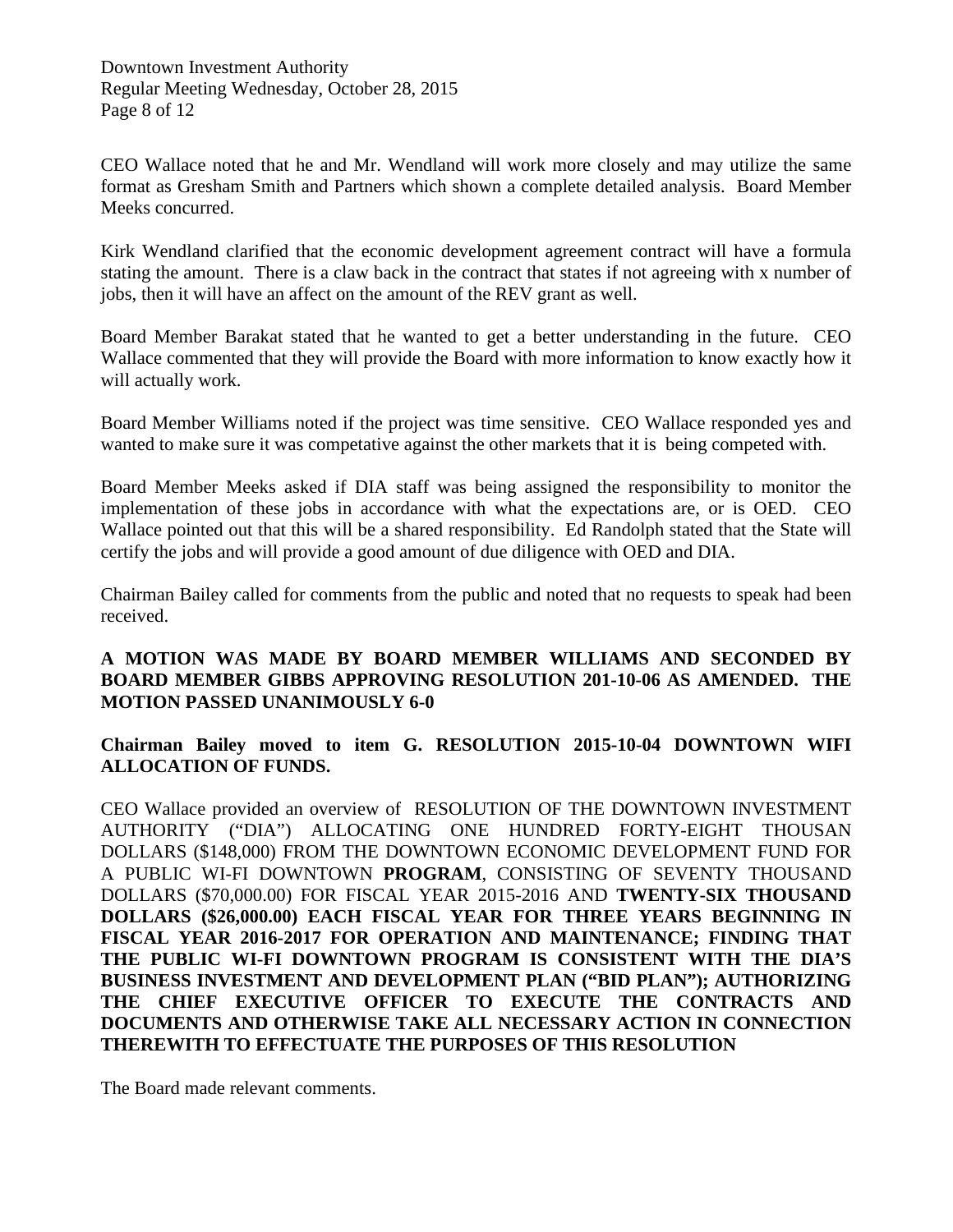Downtown Investment Authority Regular Meeting Wednesday, October 28, 2015 Page 9 of 12

Board Member Williams addressed comments regarding usage of data on a day-to-day basis but understood usage for event purposes.

- Uncomfortable approving, but will not delay
- Hemming Plaza, DVI
- Ensure marketing plan
- Great idea for downtown Wi-Fi access
- Determine usage measures
- In the BID Plan there is \$553,000 for a Downtown Wi-Fi

CEO Wallace stated with more funding added to purchase; equipment could be installed wherever the Board would like Wi-Fi to be installed.

Chairman Bailey commented that the DIA originally approved \$80,000 and another \$65,000 was added for an opportunity to take advantage of the One Spark event. The hardware will be retained by DIA as a \$40,000 value. CEO Wallace provided a map to the Board

Chairman Bailey stated that Michael Young, ITD reassured the Board the value was well worth the monies spent for information obtained.

#### Public Comments

Bruce Fouraker commented that some kind of partnership with the tourist development council, Visit Jacksonville or JTA could market and provide signage regarding the use of the free Downtown Wi-Fi without going into the DIA's budget. Chairman Bailey commented that the he didn't think that there would be an extra expense for marketing. Board Member Barakat stated that marketing is critical. He will support the Resolution as it is, and proposed staff to come back before the Board in a month or two with a marketing plan. He also stated that he would be interested in Mr. Parola's proposal of coming back to the Board with cost of removing these nodes closer to the river or adding nodes.

Board Member Goldstein expressed concerns about whether there there was any research to show if Wi-Fii was being used given the wide use of smart phones with data plans and whether it was considered a genuinely valuable service..

Board Member Gibbs commented that many people with smart phones that do not have computers. Many colleges' campuses have free Wi-Fi.

Chairman Bailey clarified that marketing is needed but not to an expense to the DIA. If college students are brought downtown there is a need to get prepared for Wi-Fi. CEO Wallace stated that the staff will provide information by November  $18<sup>th</sup>$  or December's meeting. Chairman Bailey preferred by November  $18<sup>th</sup>$  if possible because it could affect how the DIA address what is being done for One Spark and for the next step in this phase.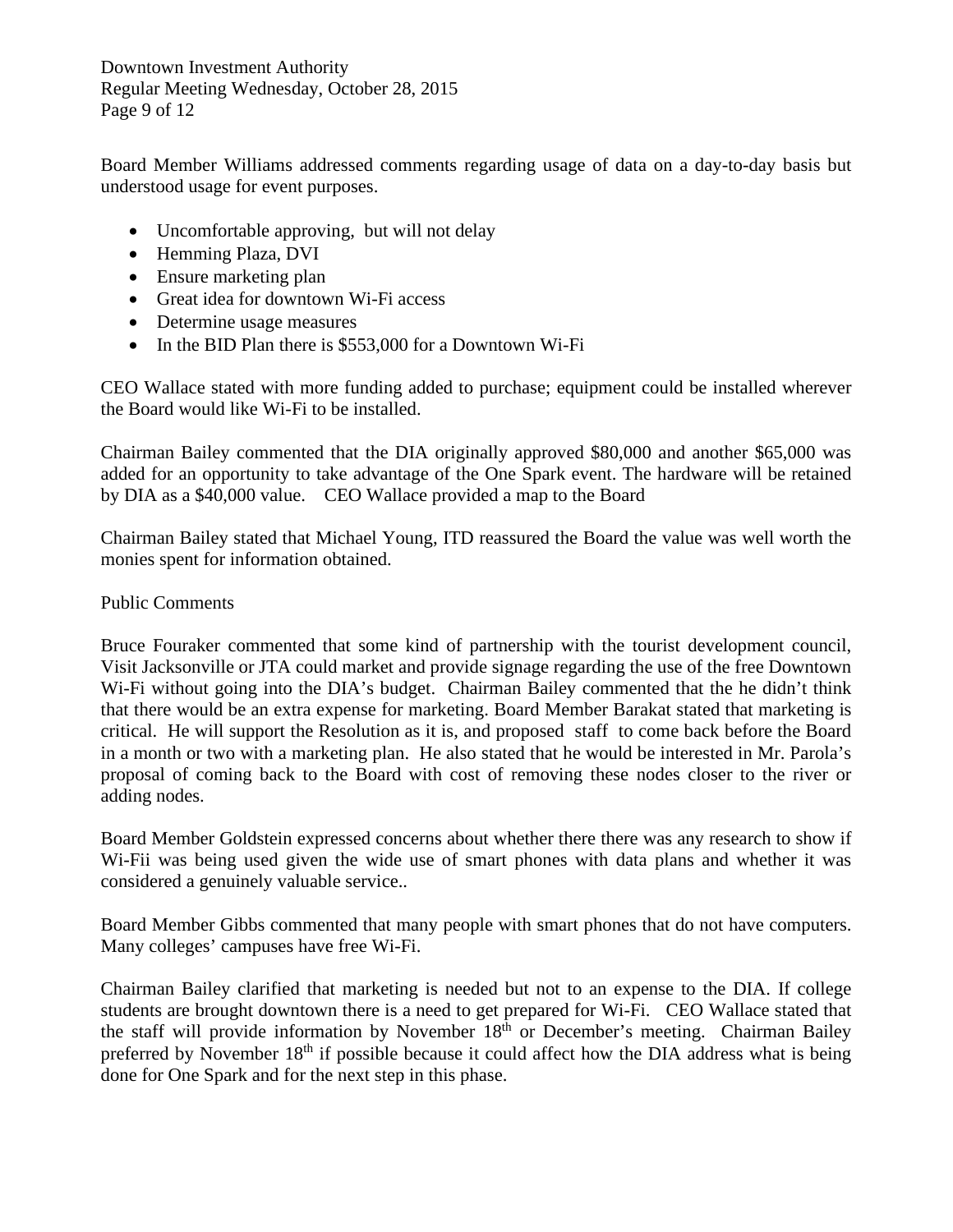Downtown Investment Authority Regular Meeting Wednesday, October 28, 2015 Page 10 of 12

#### **A MOTION WAS MADE BY BOARD MEMBER GIBBS AND SECONDED BY BOARD MEMBER MEEKS APPROVING RESOLUTION 2015-10-04. THE MOTION PASSED 5-1 (Board Member Williams)**

The Board recessed at 4:20 p.m. and reconvened at 4:28 p.m.

#### **IV. CHIEF EXECUTIVE OFFICER REPORT**

#### 605 N. Ocean Street Old Duval High School.

Guy Parola provided an overview of 605 N. Ocean Street housing and noted that it was the first high school in Duval County. The new owner inquired about the historic preservation and City Council as a designated development unit. A handout of the staff report from the Planning Department for the Historic Preservation Commission was provided to the Board. Board Member Meeks stated that it is a beautiful building.

#### Shipyards

CEO Wallace stated that they are waiting for more information.

#### Jacksonville Landing

CEO Wallace stated that they are in hopes of finalizing the design renderings soon. The team has taken their time to listen to everything that took place from June-to the present date taking everything into account whether to agree/disagree with the article that was written. He highly commended the design team on their profession.

#### Strategic Information Committee

Staff is supportive of the committee.

#### Laura Street Trio

This issue has not been resolved as of yet between Stache Investments and Southeast group.

Chairman Bailey requested a summary of these projects.

#### Florida Coastal School of Law

CEO Wallace reported that he met with Council President Anderson regarding Florida Coastal School of Law. There is a strong interest of locating downtown. CEO Wallace informed the reporter that the DIA wants to see where it goes. The one critical issue that needs to take place is the 225,000 sq. ft. of space with 1,000 plus parking spaces where they are located. The existing lease needs to be taken over, which will hold up a full decision of where to locate downtown. A request for assistance with a public sector will be recommended.

#### FSCJ Housing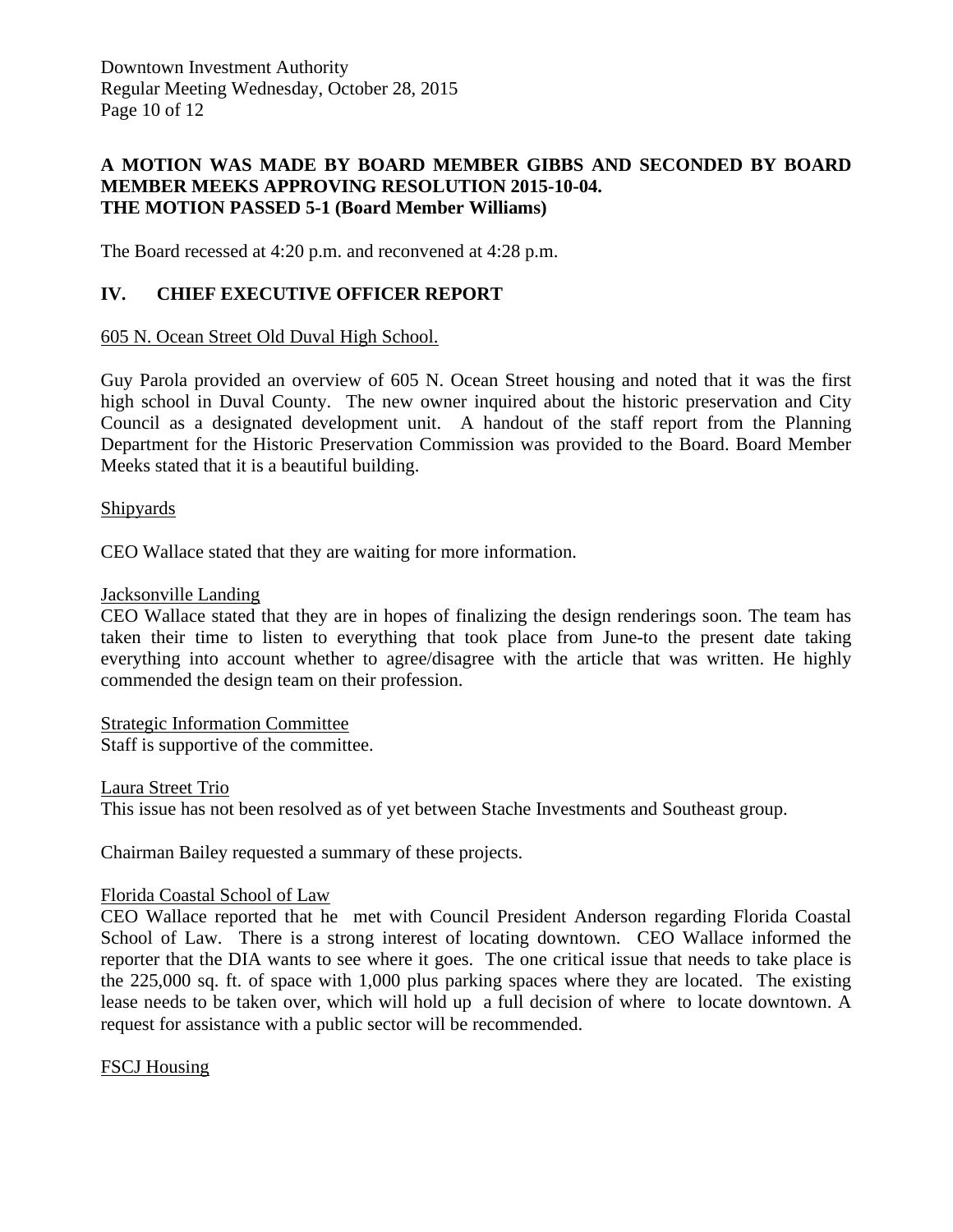Downtown Investment Authority Regular Meeting Wednesday, October 28, 2015 Page 11 of 12

President Biouteau has been in discussions with DIA regarding downtown housing. CEO Wallace and Guy Parola have been working with the college to identify some buildings. The staff is in hopes of getting close with prospects to provide student housing in the next two weeks or the end of this year to come before the Board. An agreement with building owners and the school have come to some agreements of providing their first endeavor to Student housing for the college.

Board Member Meeks appreciates the interest of a strategic information committee. He recommended having it placed on the next meeting agenda for a determination. Chairman Bailey noted that he and Mr. Wallace would converse about it prior to the regular meeting.

Board Member Meeks referenced the Retail Enhancement committee funding was getting down to about \$300,000. He requested for a staff member to lead the committee through what was left in the pipeline and walk around the boundaries to see what available spaces are left to be proactive. CEO Wallace responded that he has no issue with that. One or more individuals has asked them to try to put together a white paper, because it is important to access capitol to help people bridge gaps on continued improvements.

# **V. DDRB BRIEFING**

Jim Klement provided the October 8, 2015 DDRB update The next meeting will be held on November 3, 2015. Chairman Bailey invited the DIA to attend those meeting if needed.

#### **VI. OLD BUSINESS**

Board Member Barakat inquired about the status of the City Council appointees. CEO Wallace replied that he provided Council President Anderson with two (2) individuals that are Southbank residents.

Chairman Bailey requested a staff from Public Works to attend each DIA Board meeting for educational points made regarding trash pickup downtown.

#### **VII. NEW BUSINESS**

Board Member Meeks provided two (2) articles regarding art work in having an effect on the public image in Albania.

Board Member Barakat inquired about the status of the grant and projects with the Cultural Council. CEO Wallace replied that DIA is currently in the due diligence process and will finalize the contract in the next couple of weeks.

#### **VIII. PUBLIC COMMENTS**

Public speaker cards on file with the Downtown Investment Authority.

#### **ADJOURNMENT**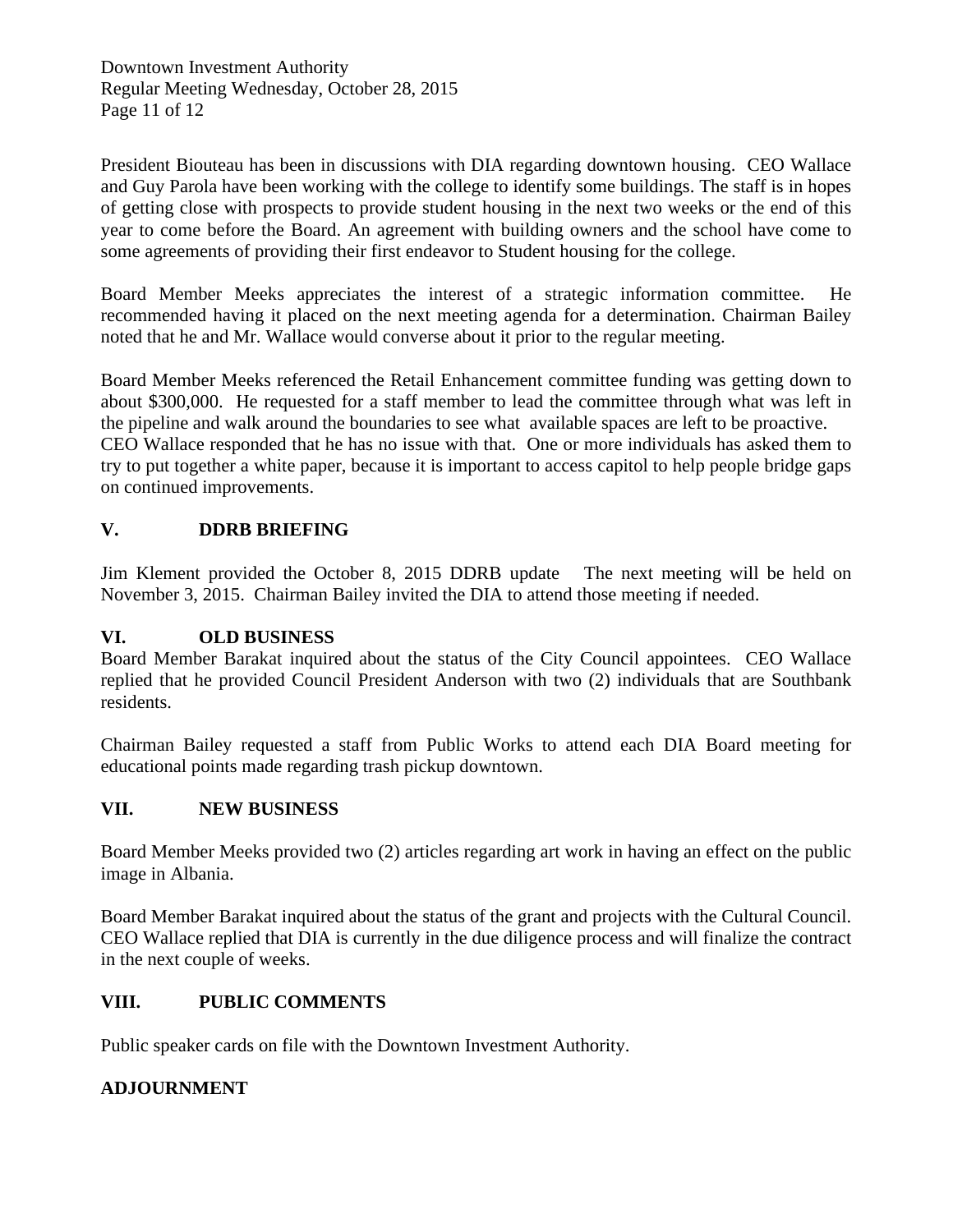Downtown Investment Authority Regular Meeting Wednesday, October 28, 2015 Page 12 of 12

There being no further business, Chairman Bailey adjourned the meeting at approximately 5:25 p.m.

The next DIA meeting is scheduled for Wednesday, November 18, 2015 at 2:00 p.m.

*The written minutes for this meeting are only an overview of what was discussed. For verbatim comments of this meeting, an audio CD is available upon request. Please contact Karen Underwood, at (904) 630-3492, or by email at karenu@coj.net.*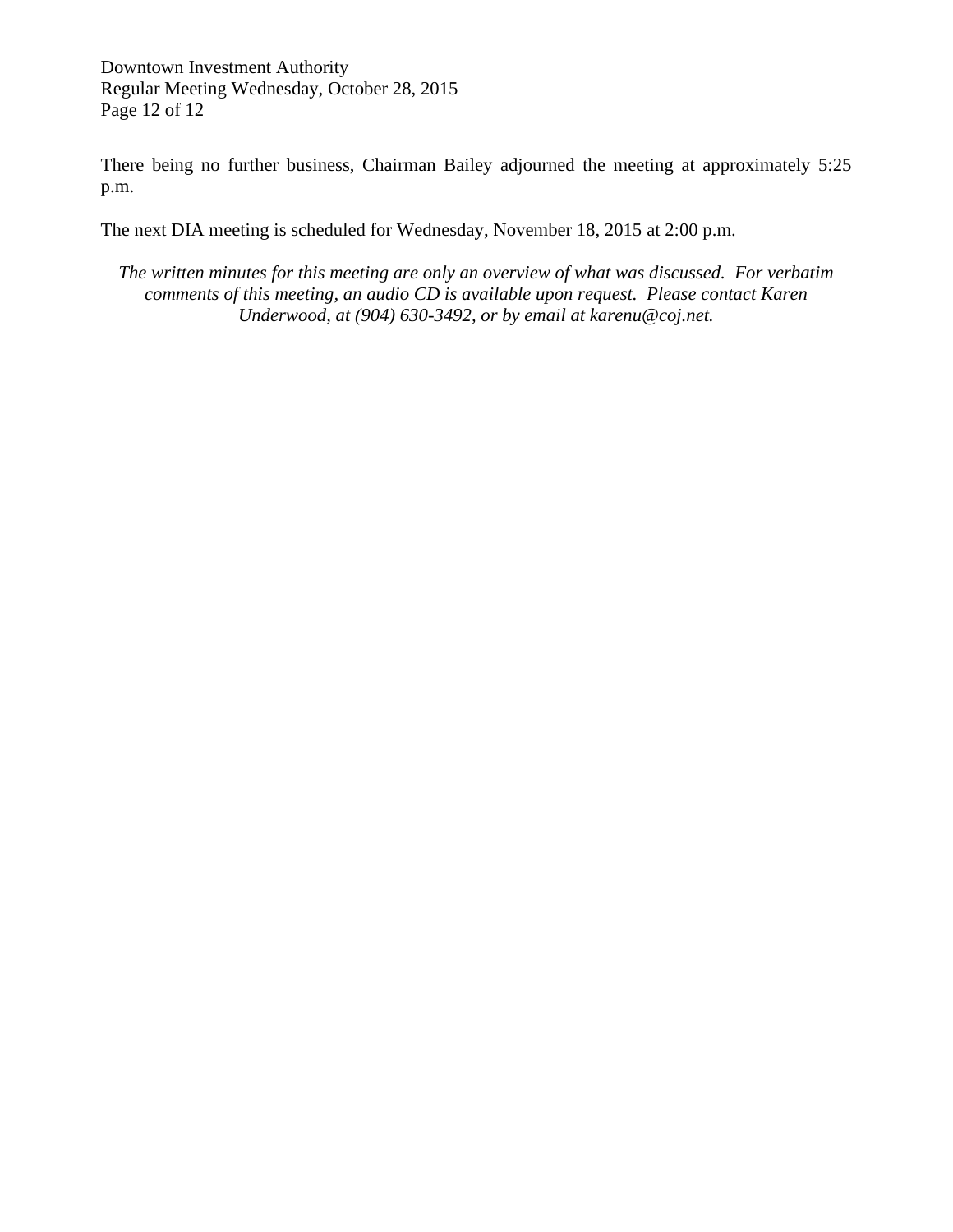**A RESOLUTION OF THE DOWNTOWN INVESTMENT AUTHORITY ("DIA") ALLOCATING 120 MULTI-FAMILY UNITS OF PHASE I DEVELOPMENT RIGHTS WITHIN THE NORTHSIDE WEST COMPONENT AREA OF THE CONSOLIDATED DOWNTOWN DEVELOPMENT OF REGIONAL IMPACT TO VESTCOR, INC. TO BE UTILIZED ON THE PROPERTY IDENTIFIED BY EXHIBIT 'A' ("PROPERTY"); FINDING THAT THE PLAN OF DEVELOPMENT IS CONSISTENT WITH THE DIA'S BUSINESS INVESTMENT AND DEVELOPMENT PLAN ("BID PLAN"); AUTHORIZING THE CHIEF EXECUTIVE OFFICER TO EXECUTE THE CONTRACTS AND DOCUMENTS AND OTHERWISE TAKE ALL NECESSARY ACTION IN CONNECTION THEREWITH TO EFFECTUATE THE PURPOSES OF THIS RESOLUTION; PROVIDING AN EFFECTIVE DATE.**

**WHEREAS**, pursuant to Ordinance 2014-0560-E, DIA is the "Master Developer" with respect to the Consolidated Downtown Development of Regional Impact ("DRI") Development Order; and

**WHEREAS**, Vestcor, Inc. is requesting an allocation of 120 multi-family unit Phase I development rights from the Northside West Component Area of the Consolidated Downtown DRI; and

**WHEREAS**, there are sufficient, unencumbered Phase I development rights within the Northside West Component Area of the Consolidated Downtown DRI to accommodate the requested allocation; and

**WHEREAS**, a Business Investment and Development Plan ("BID Plan") has been adopted, which includes an update of the North Bank and Southside Community Redevelopment Area ("CRA") Plan for Downtown; and

**WHEREAS**, requested allocation is consistent with the BID Plan and CRA Plan for Downtown; and

**WHEREAS**, the DIA Board of Directors approved via Resolution 2015-09-01 up to \$270,000 in financial assistance from the DIA for the project, now therefore

**BE IT RESOLVED**, by the Downtown Investment Authority

**Section 1.** DIA allocates 120 multi-family units of Phase I multi-family development rights from the Northside West Component Area of the Consolidated Downtown DRI for use on the Property, subject further to the following provisions: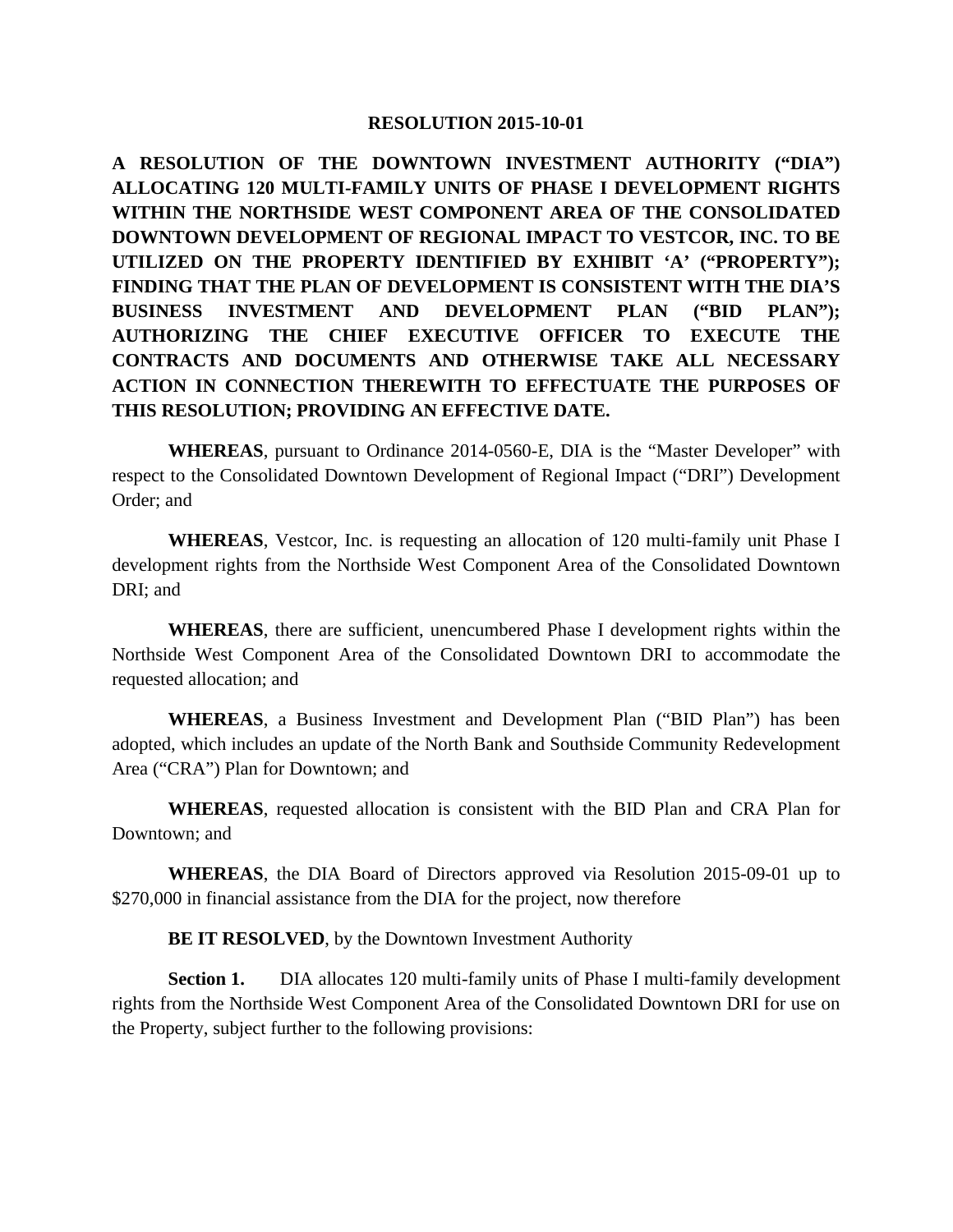#### RESOLUTION 2015-10-01 PAGE 2 OF 3

- A. The allocation becomes effective upon acquisition of the Property by Vestcor, Inc., or their assigns, providing further that prior to assigning these development rights Vestcor, Inc. will notify DIA of any assignee.
- B. Should Vestcor, Inc. or their assign fail to close on the property within one year from approval of this Resolution, this Resolution and the allocation of rights becomes null and void. The DIA CEO may, at their sole discretion, extend this deadline by sixty days for show of good cause by Vestcor, Inc. or their assign.
- C. Should Vestcor, Inc. or their assign fail to acquire a building permit for vertical construction within 24 months from the date of this Resolution, this Resolution and the allocation of rights becomes null and void. The DIA CEO may, at their sole discretion, extend this deadline by sixty days for show of good cause by Vestcor, Inc. or their assign.
- D. Should Vestcor, Inc. or their assign fail to commence vertical construction within 36 months from the date of this Resolution, this Resolution and the allocation of rights becomes null and void. The DIA CEO may, at their sole discretion, extend this deadline by sixty days for show of good cause by Vestcor, Inc. or their assign.
- E. Should Vestcor, Inc. or their assign fail to meet any of the deadlines identified in A through D, above, the development rights will revert back to the DIA.

**Section 2.** The DIA hereby finds that the conversion is supported by the following Goal and Strategic Objective of the BID Plan:

A. Strategic Goal:

Goal 2: *Increase rental and owner-occupied housing downtown, targeting key demographic groups seeking a more urban lifestyle.*

B. The following strategic objective:

*Actively pursue a minimum of 3,850 built and occupied multi-family dwelling units by 2025; and strive to induce construction of 350 multi-family dwelling units per year*.

**Section 3.** The Chief Executive Officer is hereby authorized to execute the contracts and documents and otherwise take all necessary action in connection therewith to effectuate the purposes of this Resolution.

**Section 4.** The Effective Date of this Resolution is the date upon execution of the Resolution by the Chairman of the DIA.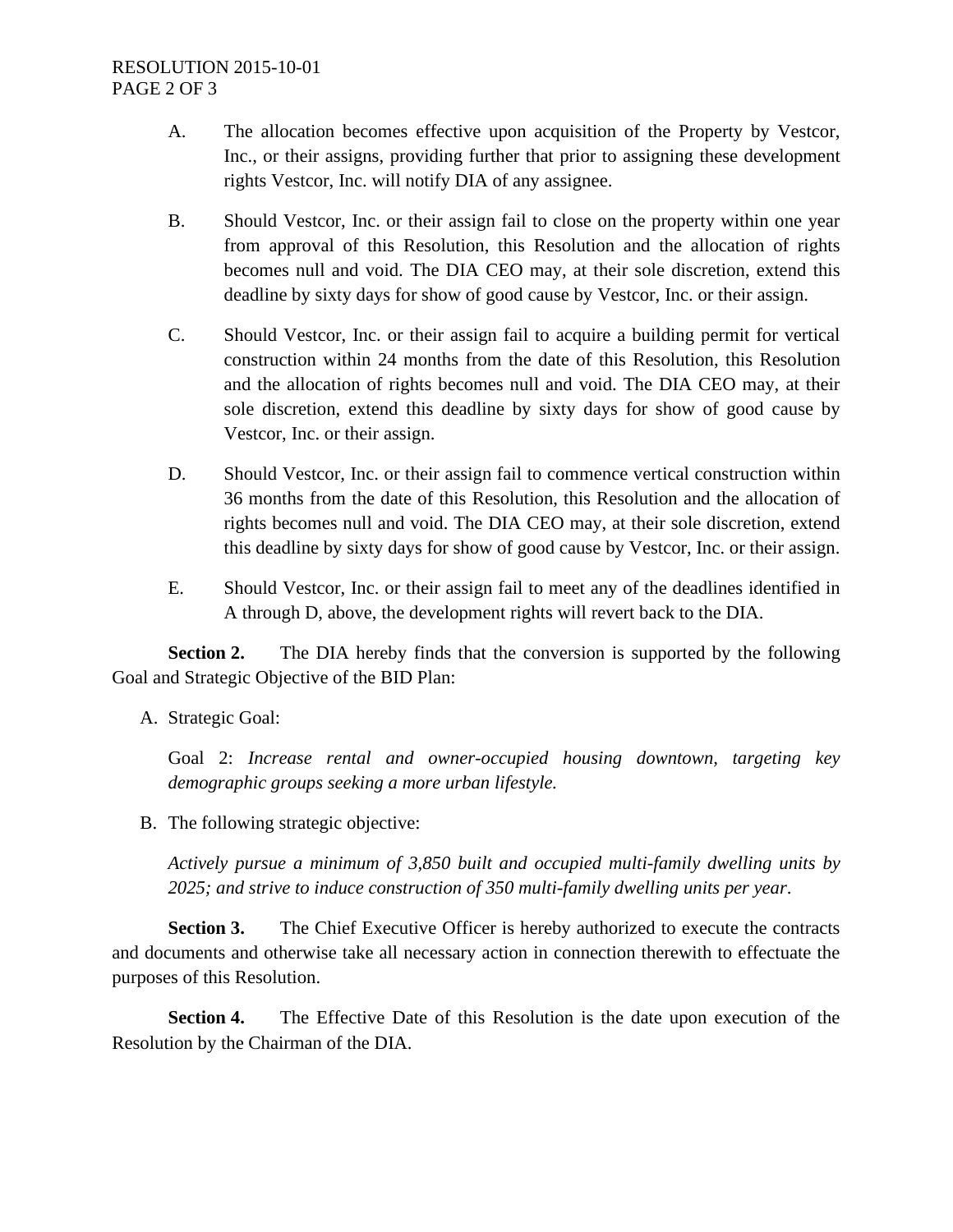RESOLUTION 2015-10-01 PAGE 3 OF 3

# WITNESS: DOWNTOWN INVESTMENT AUTHORITY

 $\overline{\phantom{a}}$  , and the contract of  $\overline{\phantom{a}}$  , and  $\overline{\phantom{a}}$  , and  $\overline{\phantom{a}}$  , and  $\overline{\phantom{a}}$  , and  $\overline{\phantom{a}}$ Jim Bailey, Chairman

VOTE: In Favor: \_\_\_\_\_ Opposed: \_\_\_\_ Abstained: \_\_\_\_\_\_

FORM APPROVED BY:

Office of General Counsel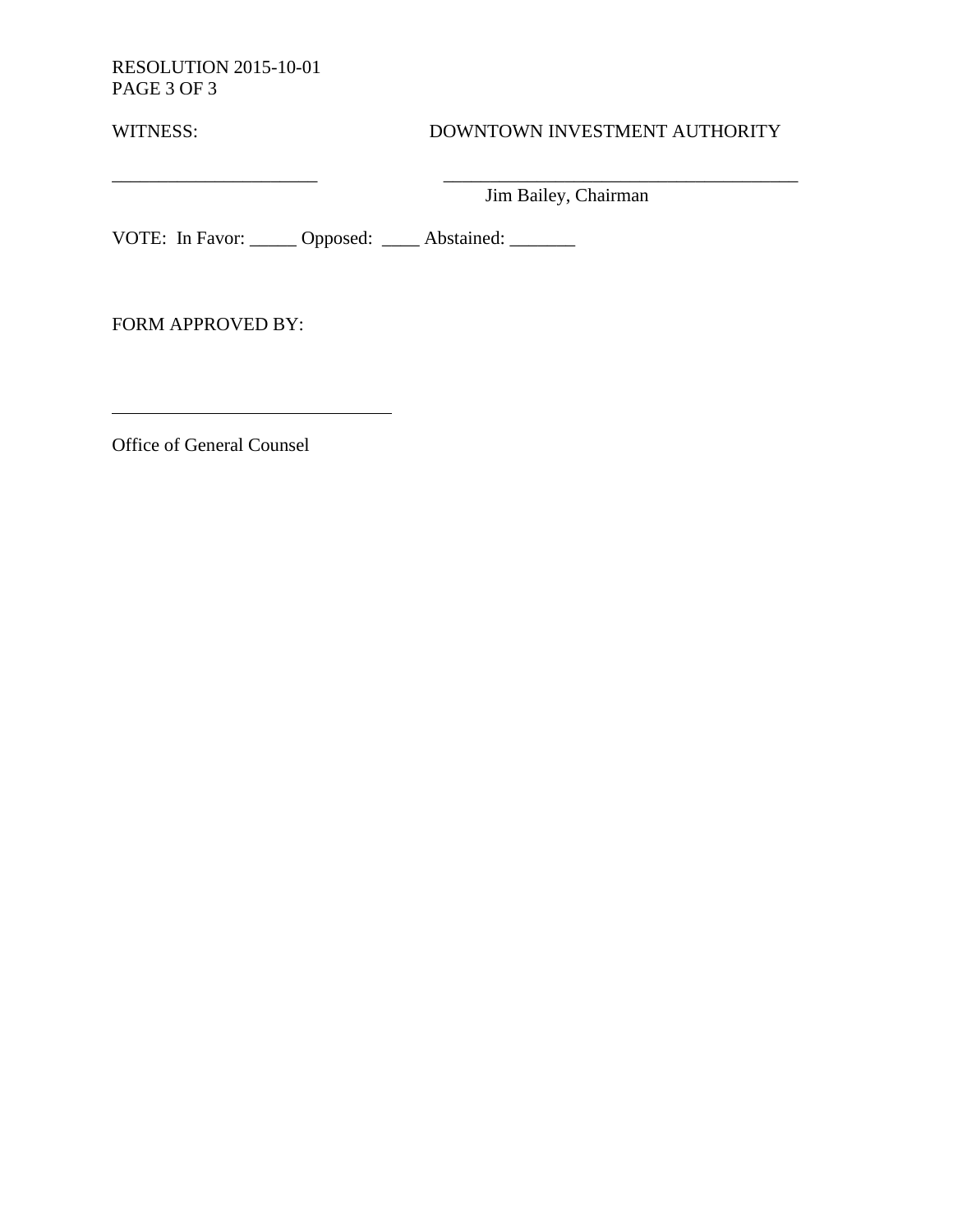#### **RESOLUTION 2015-10-01 EXHIBIT A**

Parcel B-1

A PORTION OF LOTS 1, 2, 3, 4, 5 AND 6, BLOCK 7, AND LOTS 3 AND 4, BLOCK 8, DIVISION "B" OF LAVILLA, A SUBDIVISION RECORDED IN DEED BOOK " M ", PAGE 724 OF THE FORMER PUBLIC RECORDS OF DUVAL COUNTY, FLORIDA, TOGETHER WITH A PORTION OF A 20 FOOT ALLEY, (AS PER ORDINANCE " O-28 ", CLOSED BY ORDINANCE NO. 84-1447- 774 AND RECORDED IN OFFICIAL RECORDS VOLUME 5914, PAGE 17 OF THE CURRENT PUBLIC RECORDS OF SAID DUVAL COUNTY, FLORIDA), AND ALSO TOGETHER WITH A PORTION OF DAVIS STREET (A 60 FOOT RIGHT-OF-WAY, CLOSED BY ORDINANCE "2006- 1130-E", AS RECORDED IN OFFICIAL RECORDS BOOK 13790, PAGE 1979 OF SAID CURRENT PUBLIC RECORDS ) AND BEING MORE PARTICULARLY DESCRIBED AS FOLLOWS:

FOR A POINT OF REFERENCE, COMMENCE AT THE INTERSECTION OF THE WESTERLY RIGHT-OF-WAY LINE OF SAID DAVIS STREET AND THE SOUTHERLY RIGHT-OF-WAY LINE OF WEST BAY STREET, SAID POINT OF INTERSECTION ALSO BEING THE NORTHEAST CORNER OF LOT 1, BLOCK 7, DIVISION " B " OF SAID LAVILLA SUBDIVISION, SAID POINT ALSO BEING THE NORTHEAST CORNER OF THOSE LANDS DESCRIBED IN OFFICIAL RECORDS VOLUME 6359, PAGE 1483 OF THE SAID CURRENT PUBLIC RECORDS OF DUVAL COUNTY, FLORIDA, THENCE SOUTH 14°07'07" WEST, ALONG THE WESTERLY RIGHT-OF-WAY LINE OF SAID DAVIS STREET AND ALONG THE EASTERLY LINE OF LAST SAID LANDS A DISTANCE OF 10.61 FEET TO THE SOUTHEASTERLY CORNER OF THOSE LANDS DESCRIBED IN OFFICIAL RECORDS VOLUME 6359, PAGE 1483 OF THE SAID CURRENT PUBLIC RECORDS OF DUVAL COUNTY, FLORIDA, FOR A POINT OF BEGINNING:

FROM THE POINT OF BEGINNING THUS DESCRIBED THENCE SOUTH 75°18'34" EAST, LEAVING SAID WESTERLY RIGHT-OF-WAY LINE OF DAVIS STREET, A DISTANCE OF 30.00 FEET TO THE CENTERLINE OF SAID DAVIS STREET; THENCE LEAVING SAID SOUTHERLY RIGHT-OF-WAY LINE, RUN SOUTH 14°07'07" WEST, ALONG AND WITH SAID CENTERLINE, A DISTANCE OF 42.11 FEET TO A POINT; THENCE SOUTH 75°52'53" EAST, ALONG A LINE PERPENDICULAR TO SAID CENTERLINE, A DISTANCE OF 30.00 FEET TO THE NORTHWESTERLY CORNER OF THE SOUTH 1/2 OF SAID LOT 3, BLOCK 8, SAID POINT ALSO BEING THE NORTHWESTERLY CORNER OF THOSE LANDS AS DESCRIBED PARCEL "D", AS RECORDED IN OFFICIAL RECORDS BOOK 9801, PAGE 645 OF SAID CURRENT PUBLIC RECORDS, SAID POINT ALSO BEING SITUATE ON THE EASTERLY RIGHT OF WAY LINE OF SAID DAVIS STREET; THENCE SOUTH 75°14'49" EAST, ALONG AND WITH THE NORTHERLY LINE OF LAST SAID LANDS, SAID LINE ALSO BEING THE SOUTHERLY LINE OF THOSE LANDS DESCRIBED AND RECORDED IN OFFICIAL RECORDS BOOK 13482, PAGE 1910 OF SAID CURRENT PUBLIC RECORDS, A DISTANCE OF 105.00 FEET TO THE SOUTHEASTERLY CORNER OF LAST SAID LANDS, SAID POINT ALSO BEING THE NORTHEASTERLY CORNER OF THE SOUTH 1/2 OF SAID LOT 3, BLOCK 8 AND ALSO BEING SITUATE ON THE WESTERLY LINE OF LOT 2, BLOCK 8, OF SAID DIVISION "B", LAVILLA; THENCE SOUTH 14°07'07" WEST, ALONG AND WITH SAID WESTERLY LINE OF LOT 2, BLOCK 8, SAID LINE ALSO BEING THE EASTERLY LINES OF SAID LOTS 3 AND 4, BLOCK 8, A DISTANCE OF 105.00 FEET TO THE SOUTHEASTERLY CORNER OF SAID LOT 4, BLOCK 8, SAID POINT ALSO BEING SITUATE ON THE NORTHERLY LINE OF THOSE LANDS CURRENTLY OR FORMERLY OWNED BY THE FEDERAL RESERVE BANK, AS RECORDED IN OFFICIAL RECORDS BOOK 4912, PAGE 978 OF SAID CURRENT PUBLIC RECORDS; THENCE NORTH 75°14'49" WEST, ALONG AND WITH LAST SAID NORTHERLY LINE, SAID LINE ALSO BEING THE SOUTHERLY LINE OF THE NORTH 1/2 OF SAID LOT 4, BLOCK 8, A DISTANCE OF 105.00 FEET RETURNING TO AFORESAID EASTERLY RIGHT-OF-WAY LINE OF DAVIS STREET; THENCE NORTH 75°52'53" WEST, ON A BEARING PERPENDICULAR TO AFORESAID CENTERLINE OF DAVIS STREET, A DISTANCE OF 30.00 FEET TO A POINT ON SAID CENTERLINE; THENCE SOUTH 14°07'07" WEST, ALONG AND WITH SAID CENTERLINE, A DISTANCE OF 9.43 FEET TO THE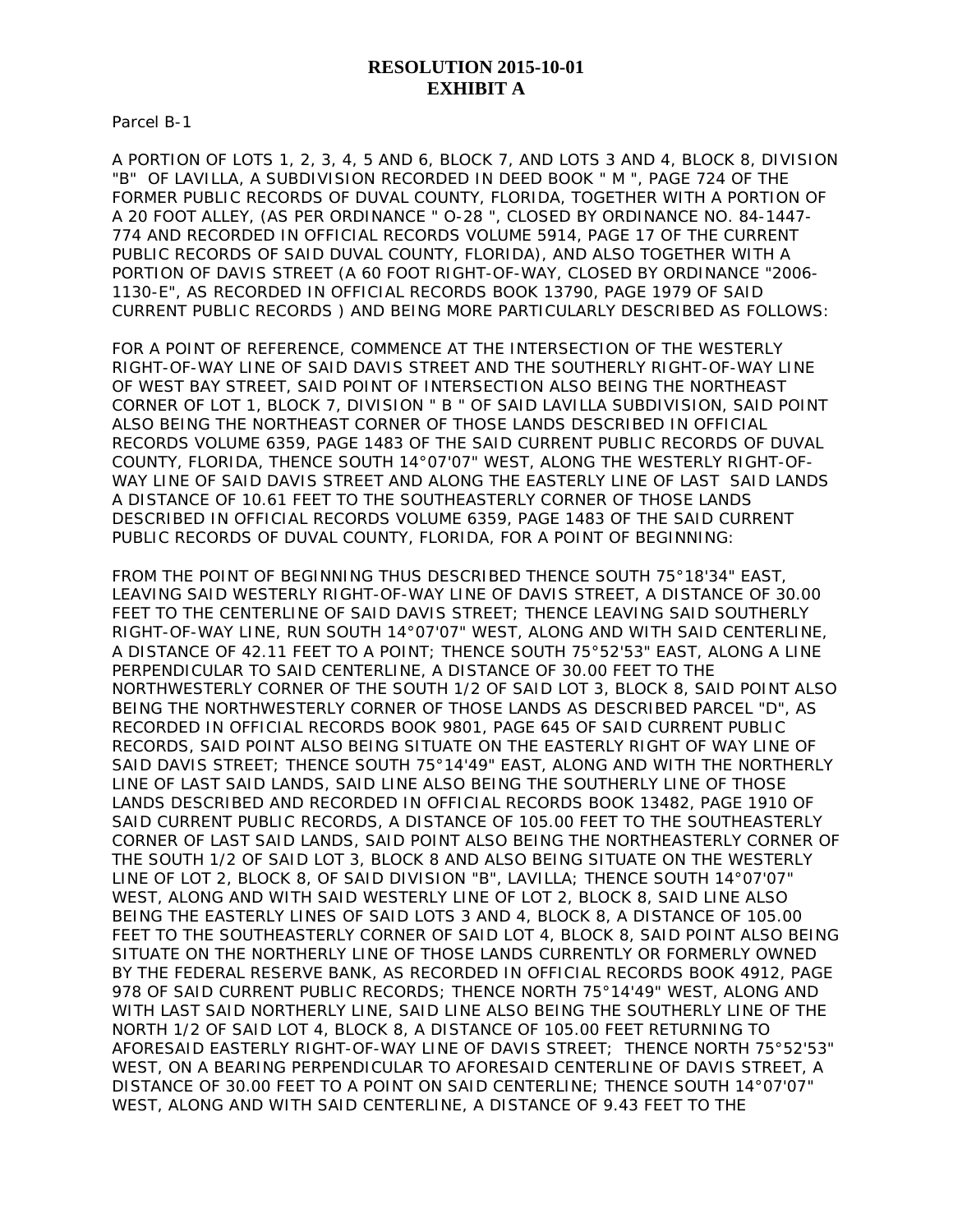#### **RESOLUTION 2015-10-01 EXHIBIT A**

INTERSECTION OF SAID CENTERLINE WITH THE EXISTING NORTHERLY RIGHT-OF-WAY LINE OF WATER STREET AS SHOWN ON " WATER STREET, CITY OF JACKSONVILLE, RIGHT-OF-WAY, ENGINEERING PROJECT NO. 16-4949, SHEET 34 OF 35 "; THENCE NORTH 72° 49' 37" WEST, ALONG SAID NORTHERLY RIGHT-OF-WAY LINE OF WATER STREET, A DISTANCE OF 320.99 FEET, TO A POINT OF INTERSECTION WITH THE EASTERLY LINE OF THOSE LANDS DESCRIBED IN OFFICIAL RECORDS VOLUME 6238, PAGE 1152 OF SAID CURRENT PUBLIC RECORDS, SAID POINT ALSO LYING IN THE EASTERLY RIGHT-OF-WAY LINE OF LEE STREET; THENCE NORTH 37°35'25" WEST, ALONG SAID EASTERLY RIGHT-OF-WAY LINE OF LEE STREET, A DISTANCE OF 17.73 FEET; THENCE NORTH 17°16'11" EAST, ALONG LAST SAID LINE, A DISTANCE OF 72.13 FEET; THENCE NORTH 14°07'00" EAST, ALONG SAID EASTERLY RIGHT-OF-WAY LINE OF LEE STREET, A DISTANCE OF 50.59 TO A POINT OF CURVATURE OF A CURVE CONCAVE TO THE SOUTHEAST AND HAVING A RADIUS OF 23.50 FEET; THENCE ALONG AND AROUND THE ARC OF SAID CURVE, THROUGH A CENTRAL ANGLE OF 22°50'08", AN ARC DISTANCE OF 9.37 FEET TO THE SOUTHWESTERLY CORNER OF THOSE LANDS DESCRIBED IN OFFICIAL RECORDS VOLUME 6359, PAGE 1483 OF THE CURRENT PUBLIC RECORDS OF DUVAL COUNTY, FLORIDA, SAID CURVE BEING SUBTENDED BY A CHORD BEARING AND DISTANCE OF NORTH 25°32'03" EAST, 9.30 FEET; THENCE SOUTH 75°18'34" EAST, ALONG THE SOUTHERLY LINE OF LAST SAID LANDS, 298.66 FEET TO THE SOUTHEASTERLY CORNER THEREOF, AND THE POINT OF BEGINNING.

Parcel 1:

Lot 2 and the North 1/2 of Lot 3 and Part of Lot 5, Block 8, DIVISION "B", LAVILLA, according to the Plat thereof as recorded in Deed Book "M", Page 724, of the former Public Records of Duval County, Florida, more particularly described as follows: Begin at the intersection of the Easterly line of Davis Street and the Southerly line of West Bay Street; thence Easterly 210.0 feet along the Southerly line of West Bay Street to the Easterly line of said Lot 2; thence South 159.0 feet along the Easterly line of said Lot 2 and 5, to an iron; thence Westerly 105.0 feet to an iron in the Westerly line of said Lot 5, that is 160 feet South of the Southerly line of West Bay Street; thence Northerly 107.5 feet along the Westerly line of said Lots 2 and 5 to an iron; thence Westerly 105.0 feet to the Easterly line of Davis Street; thence Northerly 52.5 feet along the Easterly line of Davis Street to the Point of Beginning.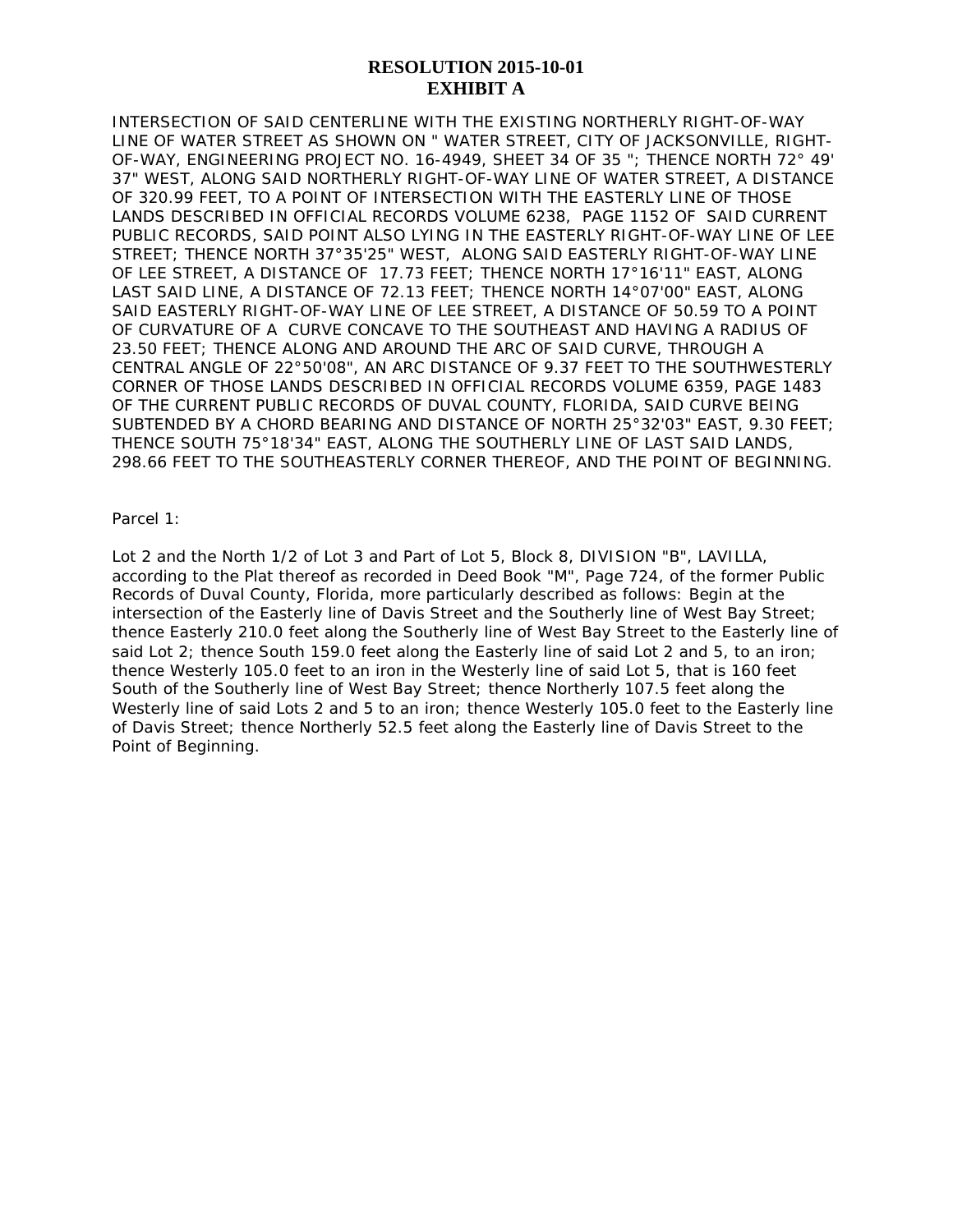**A RESOLUTION OF THE DOWNTOWN INVESTMENT AUTHORITY ("DIA") SUPPORTING THE CONVERSION OF 110,000 SQUARE FEET OF "GENERAL OFFICE" PHASE I DEVELOPMENT RIGHTS WITHIN THE SOUTHSIDE COMPONENT OF THE CONSOLIDATED DOWNTOWN DEVELOPMENT OF REGIONAL IMPACT ("DRI") TO 264 MULTI-FAMILY UNITS UTILIZING THE LAND USE/TRANSPORTATION TRADE-OFF PROVISIONS IDENTIFIED IN SUPPLEMENT 1 OF THE CONSOLIDATED DOWNTOWN DRI DEVELOPMENT ORDER; FINDING THAT THE AMENDED PLAN OF DEVELOPMENT IS CONSISTENT WITH THE DIA'S BUSINESS INVESTMENT AND DEVELOPMENT PLAN ("BID PLAN"); REQUESTING THAT THE JACKSONVILLE CITY COUNCIL APPROVE THE CONVERSION OF DEVELOPMENT RIGHTS; CONDITIONED UPON THE COUNCIL'S APPROVAL OF THE CONVERSION, AND OTHER REQUIREMENTS OF THE DRI, ALLOCATING 264 MULTI-FAMILY UNITS OF DEVELOPMENT RIGHTS TO ALLIANCE REALTY PARTNERS, LLC TO BE UTILIZED ON CERTAIN PROPERTY MORE FULLY IDENTIFIED IN EXHIBIT 'A' AND AUTHORIZING THE CHIEF EXECUTIVE OFFICER TO EXECUTE THE CONTRACTS AND DOCUMENTS AND OTHERWISE TAKE ALL NECESSARY ACTION IN CONNECTION THEREWITH TO EFFECTUATE THE PURPOSES OF THIS RESOLUTION; PROVIDING AN EFFECTIVE DATE.**

**WHEREAS**, pursuant to Ordinance 2014-0560-E, DIA is the "Master Developer" with respect to the Downtown Consolidated DRI Development Order; and

**WHEREAS**, the Supplement 1 of the Consolidated Downtown DRI Development Order establishes a process for converting land uses; and

**WHEREAS**, there are existing, encumbered general office development rights sufficient to accommodate the conversion; and

**WHEREAS**, a Business Investment and Development Plan ("BID Plan") has been adopted , which includes an update of the North Bank and Southside Community Redevelopment Area ("CRA") Plan for Downtown; and

**WHEREAS**, DIA finds that the conversion from general office to multi-family and the assignment of those rights to Alliance Realty Partners, LLC for use on the property described in Exhibit 'A' is consistent with the BID Plan and specifically furthers Redevelopment Goal 2 and its corresponding Strategic Objectives, now therefore

**BE IT RESOLVED**, by the Downtown Investment Authority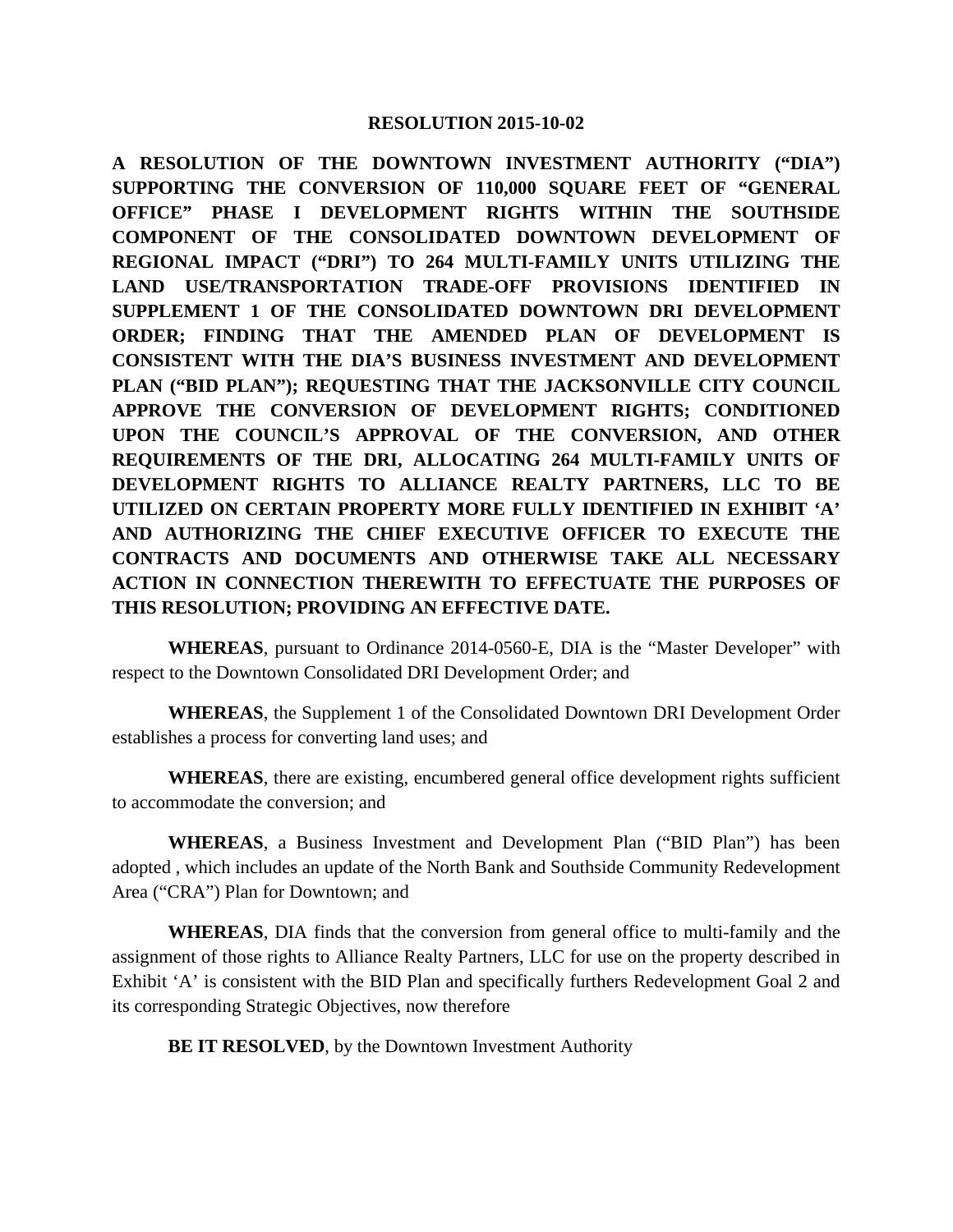**Section 1.** The DIA hereby supports the conversion of 110,000 square feet of general office development rights within Phase I of the Southside Component Area of the Consolidated Downtown DRI to 264 multi-family dwelling units utilizing the Land Use/Transportation Trade-Off provisions identified in Supplement 1 of the Consolidated Downtown DRI Development Order.

**Section 2.** The DIA hereby finds that the conversion is supported by the following Goal and Strategic Objective of the BID Plan:

A. Strategic Goal:

Goal 2: *Increase rental and owner-occupied housing downtown, targeting key demographic groups seeking a more urban lifestyle.*

B. The following strategic objective:

*Actively pursue a minimum of 3,850 built and occupied multi-family dwelling units by 2025; and strive to induce construction of 350 multi-family dwelling units per year*.

**Section 3.** The DIA requests the Jacksonville City Council adopt a resolution supporting the aforesaid conversion.

**Section 4.** Conditioned upon the approval by the City Council of Jacksonville of a the aforesaid conversion, the DIA hereby

- A. Allocates 264 multi-family units of Phase I development rights within the Southside Component Area of the Consolidated Downtown DRI to Alliance Realty Partners, LLC for use on the property more particularly described in Exhibit 'A', subject further to the following provisions:
	- 1. Within one year from the adoption by the City Council of Jacksonville of a resolution supporting the aforesaid conversion, Alliance Realty Partners, LLC or their assigns will acquire in fee-simple ownership the property more fully described by Exhibit 'A'. The DIA CEO may, at their sole discretion, extend this deadline by sixty days for show of good cause by Alliance Realty Partners, LLC or their assigns, providing further that prior to assigning these development rights Alliance Realty Partners, LLC will notify DIA of any assignee.
	- 2. Within 24 months of the adoption by the City Council of Jacksonville of a resolution supporting the aforesaid conversion, Alliance Realty Partners, LLC or their assign will obtain construction permits. The DIA CEO may, at their sole discretion, extend this deadline by sixty days for show of good cause by Alliance Realty Partners, LLC or their assign.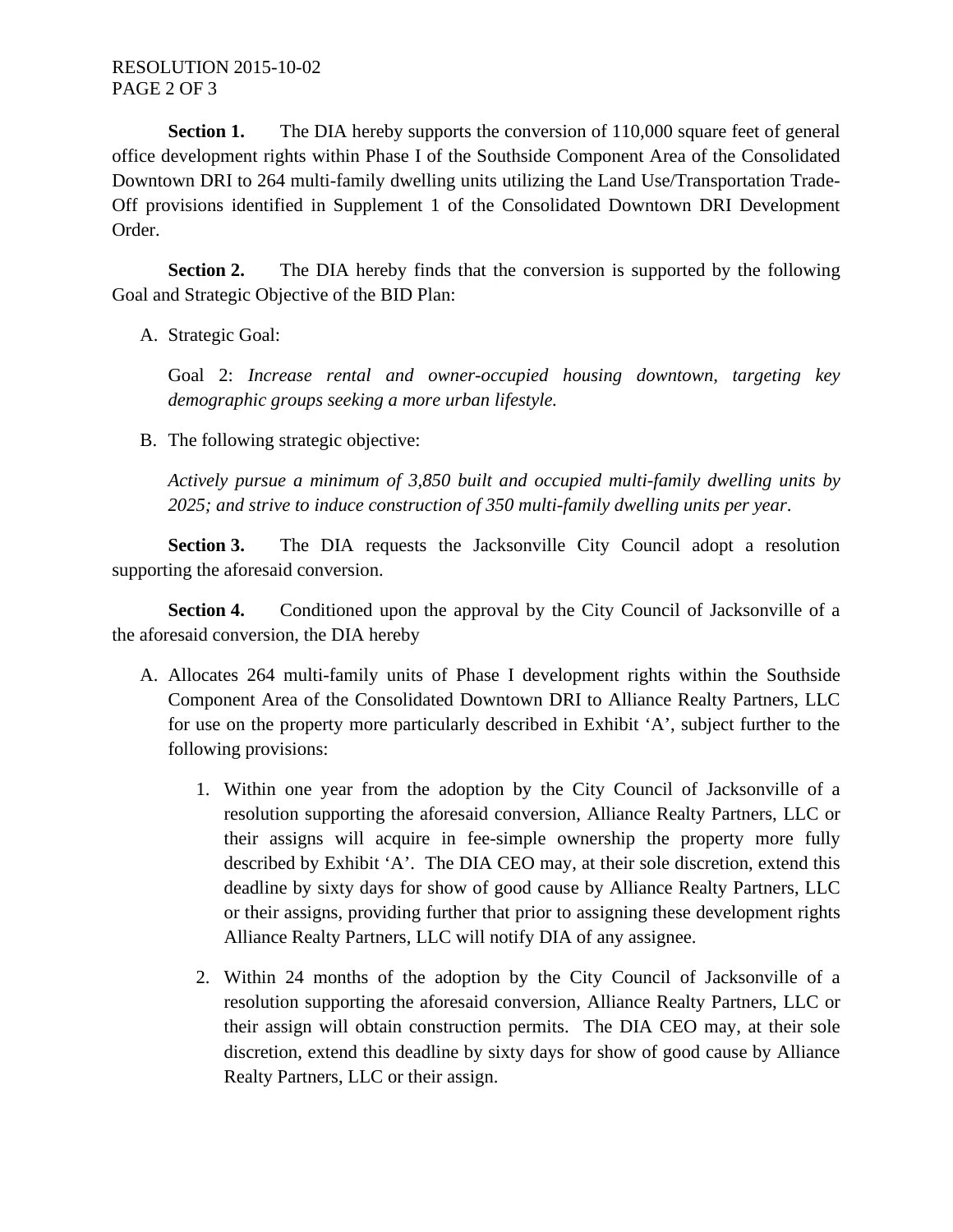- 3. Within 36 months of the adoption by the City Council of Jacksonville of a resolution supporting the aforesaid conversion, Alliance Realty Partners, LLC or their assign will commence vertical construction. The DIA CEO may, at their sole discretion, extend this deadline by sixty days for show of good cause by Alliance Realty Partners, LLC or their assign.
- 4. Should Alliance Realty Partners, LLC or their assign fail to meet any of the deadlines identified in A.1 through A.3 above, the development rights will revert back to the DIA.
- B. Authorizes the Chief Executive Officer to execute the contracts and documents and otherwise take all necessary action in connection therewith to effectuate the purposes of this Resolution.

**Section 5.** The Effective Date of this Resolution is the date upon execution of the Resolution by the Chairman of the DIA.

WITNESS: DOWNTOWN INVESTMENT AUTHORITY

\_\_\_\_\_\_\_\_\_\_\_\_\_\_\_\_\_\_\_\_\_\_ \_\_\_\_\_\_\_\_\_\_\_\_\_\_\_\_\_\_\_\_\_\_\_\_\_\_\_\_\_\_\_\_\_\_\_\_\_\_ Jim Bailey, Chairman

VOTE: In Favor: Opposed: Abstained:

FORM APPROVED BY:

Office of General Counsel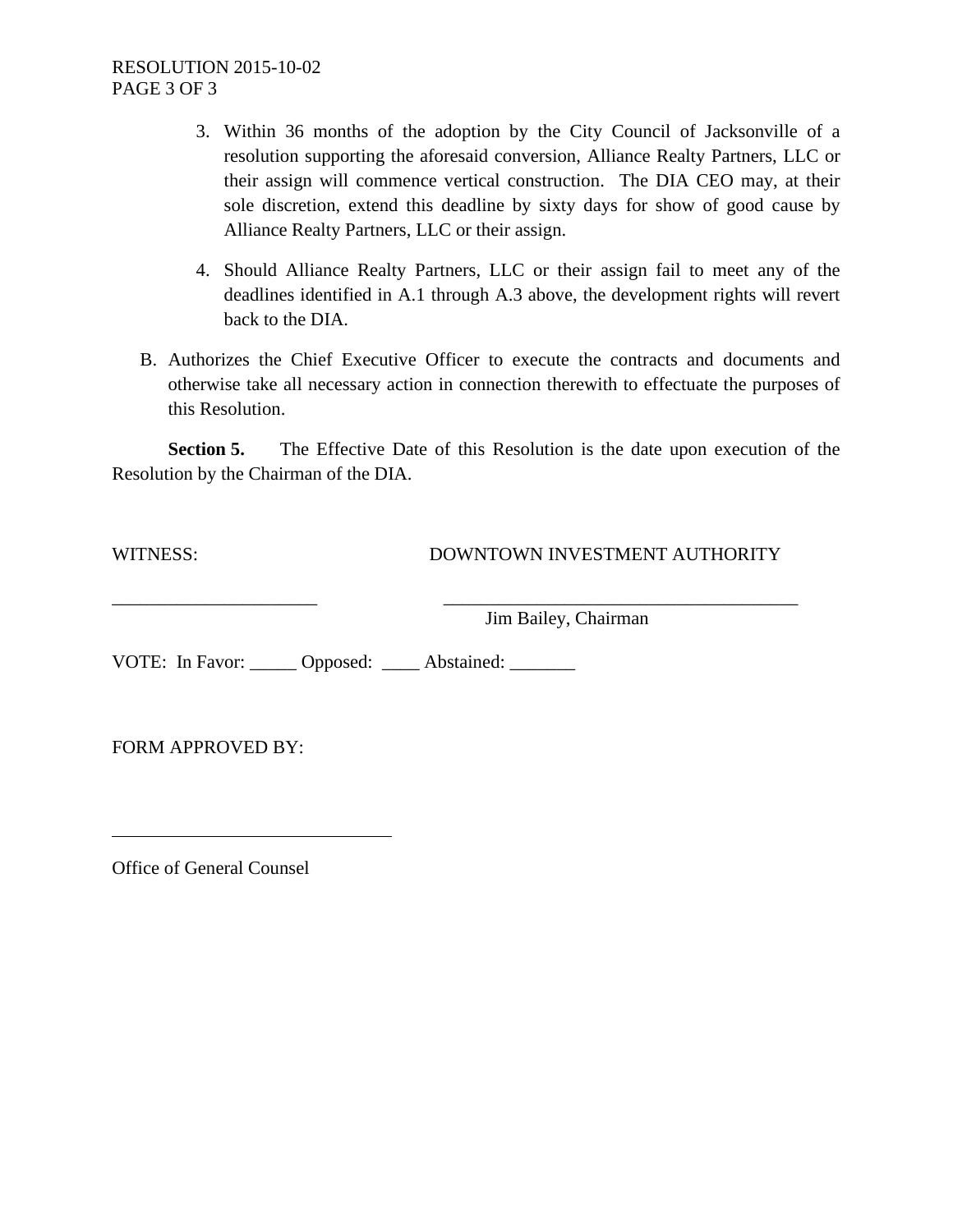

#### MAP SHOWING ALTA/ACSM LAND TITLE SURVEY OF

#### A PORTION OF SECTION 44, TOWNSHIP 2 SOUTH, RANGE 26 EAST,

#### EDITED TO ...<br>ALLIANCE REALTY FAIRTNESS, LCC, A DELANT FAIRLY COMPANY.

.<br>2014 RANSE 28 EAST, JACKSCHWILLE, DIVAL COUNTY, PLORIDA, AND THE<br>2014 JACKSONVILLE, RECORDED IN PLAT BOOK 1, PAGE 46, OF THE FORMER DRIVE ON BO POOT ROAD OF WAY AS NOW

Lens AND ENCLIDENT

ALL OF GRANTORS RIGHT. THEIR AND INTEREST OF ANY TO SUBMERCIEF LARDS APPARENTANT TO THE FORESCRIS PARCIES.

THE AREA OF PARCEL A AND PARCEL B = 150,959 SQUARE FEET OR 3.47 AGRES, MORE OR LESS.

#### PARCELS SUBJECT TO

IS ENSIMENT SIRARED TO GITY OF JACKSONVILLE BY INSTRUMENT RECORDED HAY IA, HAS IN BOOK 2448, PAGE 20, ON TO PARCEL, A AND BY AS SHOWN ON SORVEY. .<br>H. TERPS AND CONDITIONS OF THAT CERTAIN CITY OF JACKSONVILLE DREINANCE FR-365 EATED NOVEMBER IS, MAS AN OF PARCEL A AND B) AS SHOWN ON SARVEY.

HENORAKON OF LEASE BY AND BETHEEN VENDOR CAPITAL 6ROUP AND RIVERNALK HOTELS, LLC RECORDED APRIL 3, 2008 IN BOOK ISTS, FAGE 17% (AS TO PARCEL IS

.<br>T. DEGLARATON OF PARCING EASEMENT REGORDED JANDARY IT, 2007 IN BOOK (THAT, PAGE 2415 AND LENDERS GORDEN OF DISLARATION, PARCING EASEMENT REGORDED JANARY<br>IT, 2007 IN DEED BOOK (FINH PAGE 2471), (AS TO PARGEL 5) AS SHOWN O

IS PARCING EASEPENT AGREEPENT REGORDED DECEMBER 3, 2008 IN BODK HTH, PAGE IN DAS TO PARCEL A AND BEAS SHOW ON SIRVE

#### **GERTIFICATION**

 $-5.01164$ 

TO, ALLIANCE REALTY PARTNERS, LLC, A DELANNE LIATED LIABILITY CONPANY, PIRET ANERICAN TITLE INSURANCE CONTAIN

this is to certey that this far of flat and the surfire of histories were have in accordance with the 2011 histable star movements for<br>Altancem land title survey, Johly Estaduard and accords of Alta and heaving the compact

DATE OF PLAT OR HAP, AMMOT OT 2015

#### SURVEYORS NOTES FOR ALTA/ACSM REQUIREMENTS

#### 6, 2010). Of Subject Property is fud<br>16. There is no observed futuring of Gorrent Earth Hovnig Hors, Bulding Construction of Bulding Additions.<br>11. There is no observed everywall of Propiosed Changes in Street Rome of MAT

repares.<br>H. There are coderated evidence of site vied as a solid hagite dam, sam or sanitary laadill.<br>H. There are coderated evidence of hellands for be located on siburd proverty that i an al<br>J. Propersonal liability midr

#### GENERAL NOTES

1. THIS SURVEY WAP DOES NOT REFLECT DIMENSION.

3 UNDERGROUND PORTION OF FOUNDATION/FOOTER NOT LOCATED.

THERE ARE UNDERSTONE TO AN ARRESTMENT DAY THE TERM

4. UNLESS OTHERWISE NOTED, RECORD AND MEASURED DIMINISIONS AGREE. IL THE RELATIVE UNEAR DISTANCE ADDUNNEY FOR THIS SURVEY ENDEDGE 1-10,000.

E. ALL MEASURDENTS ARE IN LLS. STANDARD FEET AND WERE WAS AFTER A THEODOLITE AND ELECTRONIC DISTANCE MEASURING DEVICE AND/OR SITED, TAPE

7. THE DIMENSIONS OF THE BUILDING SHOWN HEREON DO NOT RETLEET EAKE OVERHANG, IF ANY.

A. ALL BULDING TIES ARE PERPONDICULAR TO THE PROPERTY LINES, UNLESS INDICATED OTHERWISE.

IL THE SORIEY WAR AND/OR SURVEY REPORT AND THE CORES THEREOF ARE NOT VALID WITHOUT THE SIGNATURE OF A LICENSED SURVEYOR AND WAPPER AND THE ORIGINAL RANSED SEAL.

TE TRE COMMINDIT AND LEGAL DESERVITION PROVISION OF FREE ANDREAM TRE REGULARSE COMPANY, CUSTOMER REFERENCE RANDER AVERSAVALE SALE TO ALLIANCE REGULTE

tt, notel of labuty. The survey s contred to those revoluls show on the face thered, any other version of any any other party structure providing.<br>And residently, surveyed in separable on the providing and herer discussed

12. OEVATONS SHOWN THUS (10.25) ARE W FELT AND BASED ON WORTH ANEROXN VERTICAL DATUM OF ADJACENT BUILDING, ELEVATON (6.50).

|                   | ADDREVATION |
|-------------------|-------------|
| <b>DEFINITION</b> |             |

| a nome<br>٠ | <b><i>COLORADORE</i></b><br>OW WHE | <b>CHARLES AND ARRAIGNMENT COMPANY</b> | <b><i>EXTREMENT</i></b><br><b>Dokes Lade Fifted</b>                                      | SHEET 1 OF 2                                                                                                                                                                           |  |  |
|-------------|------------------------------------|----------------------------------------|------------------------------------------------------------------------------------------|----------------------------------------------------------------------------------------------------------------------------------------------------------------------------------------|--|--|
| 痞           |                                    |                                        | <b>Harrison's carried sales</b><br><b>CONCIRETE</b><br>ONCRETE POST<br>tancers where was | CHARLES BASSETT & ASSOCIATES, INC.                                                                                                                                                     |  |  |
| ⊛           |                                    |                                        |                                                                                          | SURVEYORS - MAPPERS - LAND PLANNERS                                                                                                                                                    |  |  |
|             | <b>DAK THEY</b>                    |                                        | <b><i>ARTING HANDING</i></b>                                                             | P.O. BOX 10046 - FLEMING ISLAND, FLORIDA - 32006 - PHONE (904) 215-0707 - FAX (904) 215-0711                                                                                           |  |  |
| ⊛           | <b>MAPLE TREE</b>                  |                                        | <b>UNITED ANY</b><br><b>CANDIAN FARONE</b>                                               | HEREBY CERTIFY SHOWS<br>ALTA/ACSM LAND TITLE AND TOPOGRAPHIC<br>SUMM<br>ONE PURSUAL TO SEERIN ATESPS, FLOWER MADERIAL COLLECTION CONTINUES TO ANNOUNCE IN ENTIRE PRODUCTS IN A RESERVE |  |  |
|             | which annually rest                |                                        | OFFICIAL REDOKOS BOOK                                                                    |                                                                                                                                                                                        |  |  |
|             | TAKE LINE                          |                                        | <b><i>RLAT GODY</i></b>                                                                  | GAINZER R. BASSETT JR., REDUCESES LAND GUNNYION FLA. NO. 47601<br><b><i>LICENSED MUSICIDE MANIER WERE</i></b>                                                                          |  |  |
|             | DRAIG GEVATOR                      |                                        | FORCED CONCRETE INFO<br>SOUMAR"                                                          | MARINA PARA BARD IN THE NORTH RICHT OF WAY OF PRODUCED ALL DRIVE BEING NORTH REFACTS?" WEST                                                                                            |  |  |
|             | HARD SAFEKE GUVERN                 |                                        | <b>WATAVAS BAND TO N</b>                                                                 | FLOOD 2340 "12" AND "X AND 37" AR RIST ASOERFANKS FROM THE FLOOD WISHARDS BATE WAR. COMMUNITY FAMEL WG. FOOTCOLORING.                                                                  |  |  |
|             |                                    |                                        | <b>ACCUSE VINE MAIL</b>                                                                  | жик окол на 04-00-36<br>$1'' - 30'$<br>the age 16-4707-F<br>UNIVERSITY MARIE CATCOR RIDGE<br><b>SEALE</b>                                                                              |  |  |

# RESOLUTION 2015-10-02 **RESOLUTION 2015-10-02 EXHIBIT A**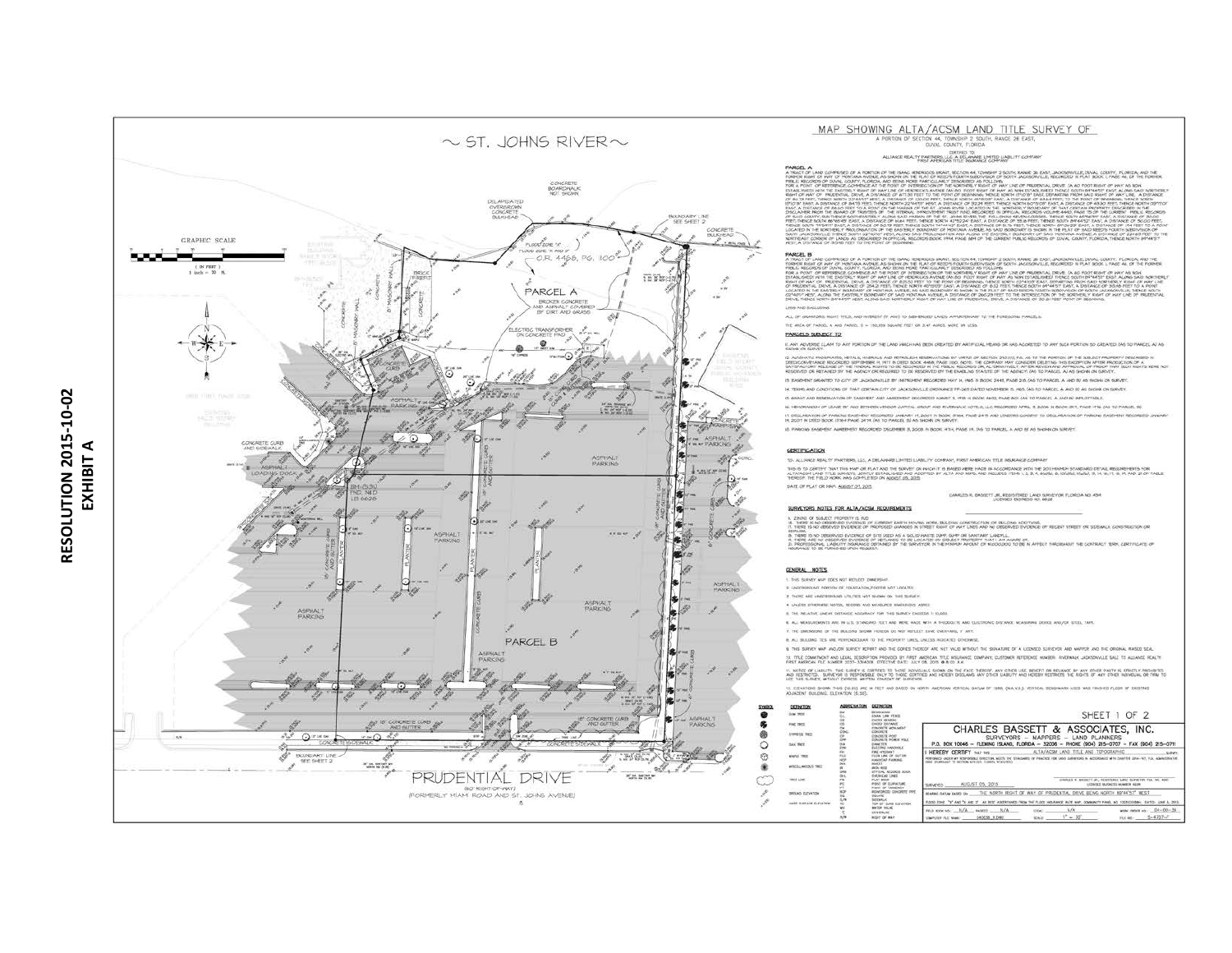**A RESOLUTION OF THE DOWNTOWN INVESTMENT AUTHORITY APPROVING A CHANGE OF LEGAL ENTITY FOR THE COWFORD CHOPHOUSE PROJECT RESOLUTION 2014-11-01; CONFIRMING AND RATIFYING RESOLUTION 2014-11-01 AS MODIFIED HEREIN: AUTHORIZE CEO OF THE DOWNTOWN INVESTMENT AUTHORITY TO NEGOTIATE THE REDEVELOPMENT AGREEMENT; AND AUTHORIZE CEO OF THE DOWNTOWN INVESTMENT AUTHORITY TO EXECUTE SUCH AGREEMENTS.** 

**WHEREAS**, at the November 2014 Regular Board meeting of the Downtown Investment Authority (the "DIA") Governing Board (the "Board") held November 19, 2104, the Board did approve Resolution 2014-11-01; and

**WHEREAS**, Resolution 2014-11-01 approved financial incentives for the redevelopment of the Guaranty Life and Trust Building located at 101 East Bay Street (the "Building") to Wine Lounge Concepts, LLC an entity owned by Jaques Klempf and other members into a signature restaurant to be known as the Cowford Chophouse; and

**WHEREAS**, the current owner of the Building is Foodonics Equities, LLC a different limited liability company owned by Jaques Klempf and other members; and

**WHEREAS**, in order to execute the redevelopment agreement and loan documents the Board must recognize the change in Legal entity receiving the incentives and subject to performance under the Redevelopment Agreement; and

**WHEREAS**, the Developer is seeking no other changes to the approval of the Board granted in Resolution 2014-11-01; and

**WHEREAS**, the Downtown Investment Authority ("DIA") is authorized per section 55.308 *Economic Development* of the City Ordinance Code, pending City Council and Mayoral approvals, to utilize the Tax Increment Finance District Trust Funds to foster the redevelopment of the Downtown Northbank Community Redevelopment Area; and

**BE IT RESOLVED,** by the Downtown Investment Authority:

**Section 1**. The DIA finds that the recitals set forth above are true and correct and are incorporated herein by this reference.

**Section 2**. The DIA recognizes and approves the change in legal entity and approves the substitution of Foodnomics Equities, LLC for Wine Lounge Concepts, LLC for the purposes approved in Resolution 2014-11-01.

**Section 3**. The DIA confirms and ratifies all other sections of Resolution 2014-11-01, including the recitals.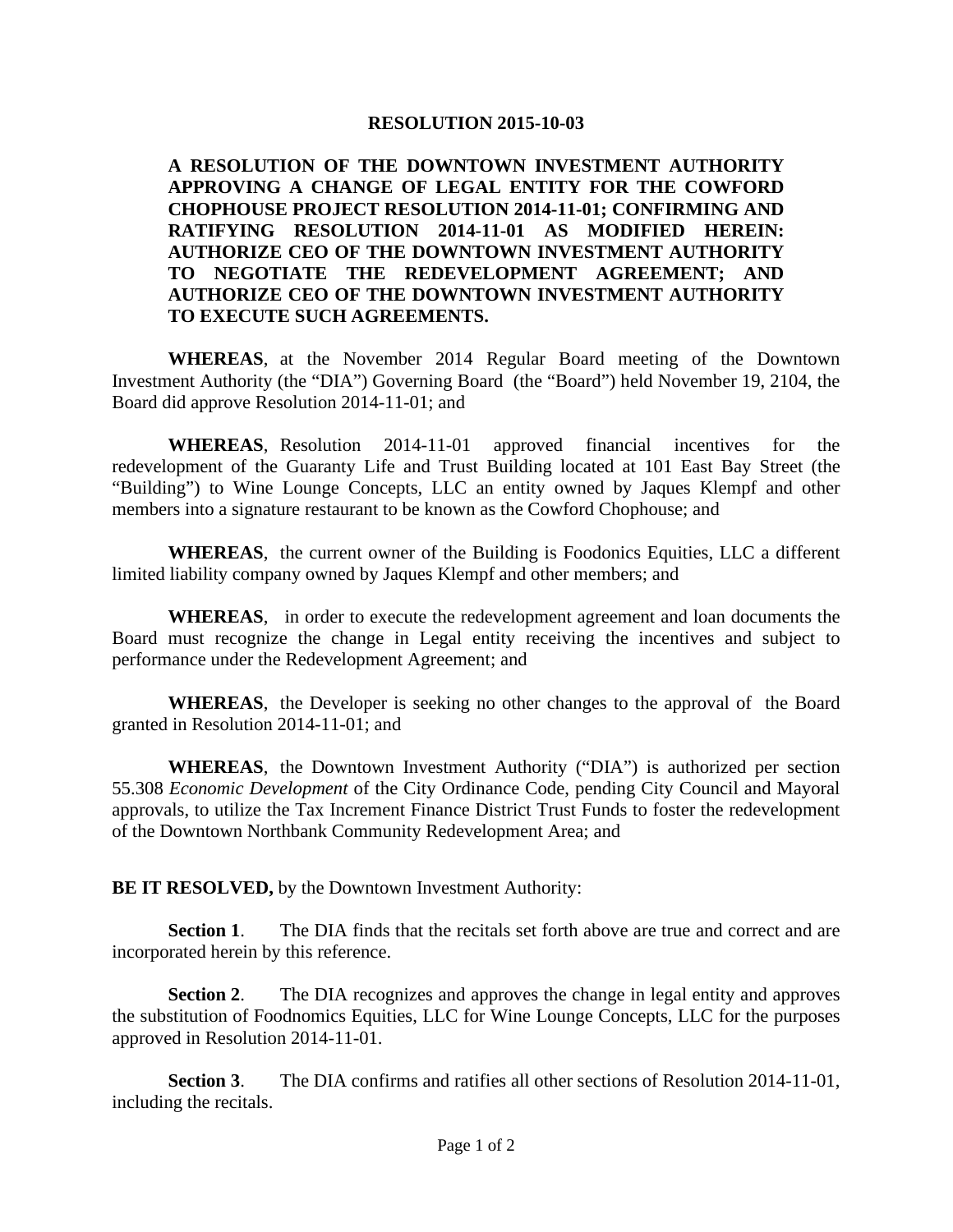**Section 4.** Authorizing the CEO of the Downtown Investment Authority to negotiate a Redevelopment Agreement with the Foodnomics Equities, LLC.

**Section 5.** Authorizing the CEO of the Downtown Investment Authority to execute such agreements.

**Section 6.** This Resolution 2015-10-03 shall become effective upon its approval by the DIA this \_\_\_ day of October, 2015.

# WITNESS: **DOWNTOWN INVESTMENT AUTHORITY**

\_\_\_\_\_\_\_\_\_\_\_\_\_\_\_\_\_\_\_\_\_\_ \_\_\_\_\_\_\_\_\_\_\_\_\_\_\_\_\_\_\_\_\_\_\_\_\_\_\_\_\_\_\_\_\_\_\_\_\_\_ James Bailey, Jr., Chairman

VOTE: In Favor: \_\_\_\_\_\_ Opposed: \_\_\_\_\_ Abstained: \_\_\_\_\_\_\_

FORM APPROVAL:

Office of General Counsel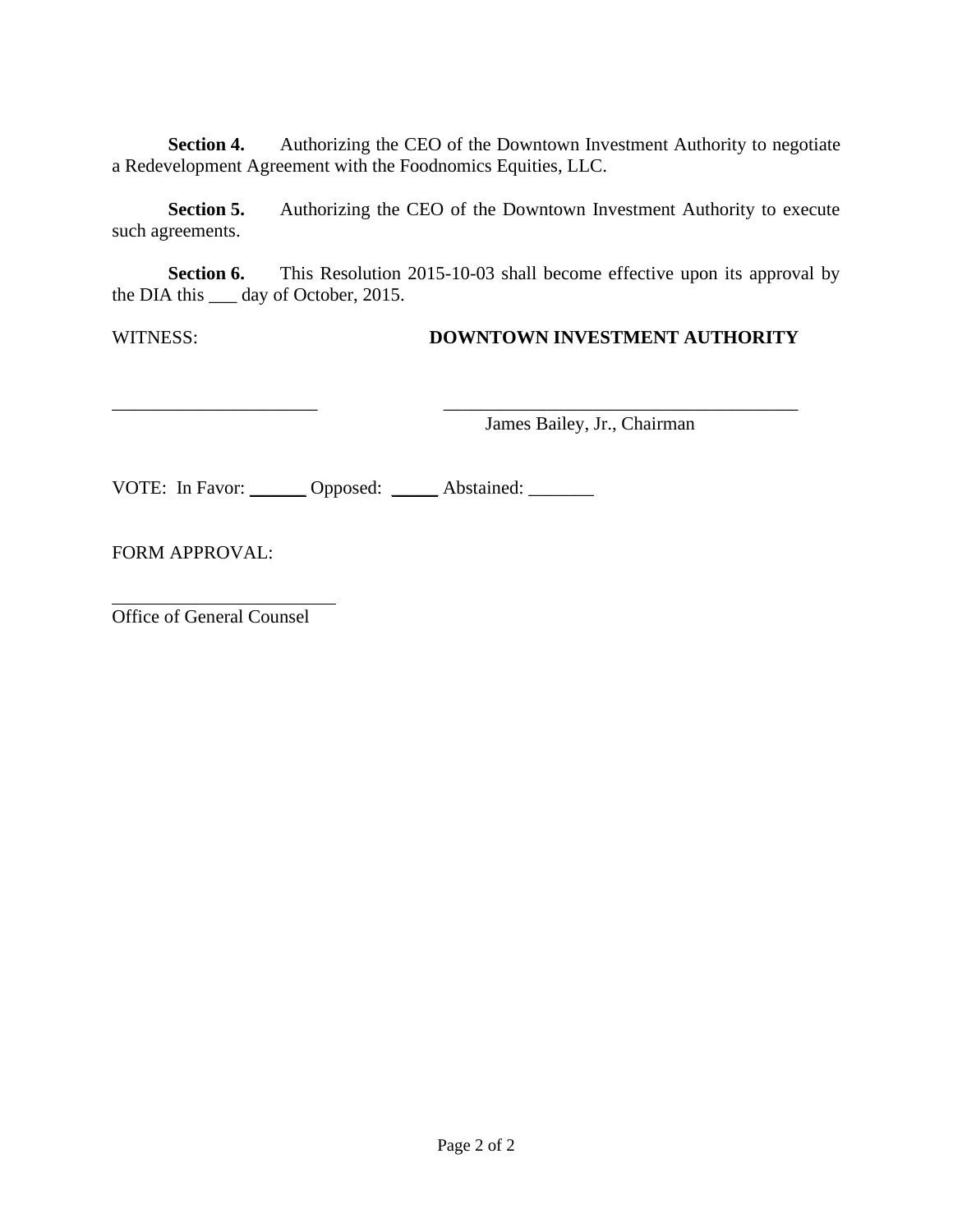**A RESOLUTION OF THE DOWNTOWN INVESTMENT AUTHORITY ("DIA") ALLOCATING ONE HUNDRED FORTY-EIGHT THOUSAN DOLLARS (\$148,000) FROM THE DOWNTOWN ECONOMIC DEVELOPMENT FUND FOR A PUBLIC WI-FI DOWNTOWN PROGRAM, CONSISTING OF SEVENTY THOUSAND DOLLARS (\$70,000.00) FOR FISCAL YEAR 2015-2016 AND TWENTY-SIX THOUSAND DOLLARS (\$26,000.00) EACH FISCAL YEAR FOR THREE YEARS BEGINNING IN FISCAL YEAR 2016-2017 FOR OPERATION AND MAINTENANCE; FINDING THAT THE PUBLIC WI-FI DOWNTOWN PROGRAM IS CONSISTENT WITH THE DIA'S BUSINESS INVESTMENT AND DEVELOPMENT PLAN ("BID PLAN"); AUTHORIZING THE CHIEF EXECUTIVE OFFICER TO EXECUTE THE CONTRACTS AND DOCUMENTS AND OTHERWISE TAKE ALL NECESSARY ACTION IN CONNECTION THEREWITH TO EFFECTUATE THE PURPOSES OF THIS RESOLUTION; PROVIDING AN EFFECTIVE DATE.**

**WHEREAS**, the Downtown Investment Authority ("DIA") has been designated by the City of Jacksonville as the Community Redevelopment Agency for community redevelopment areas within the boundaries of Downtown pursuant to Ordinance 2012-364-E, and further granted authorities via Ordinance 2014-0560; and

**WHEREAS**, Ordinance 2014-0560 appropriated \$2,595,723 from the Downtown Economic Development Fund to fund projects, programs, and activities identified within the Business Investement and Development Plan BID; and

**WHEREAS**, the implementation of a permanent Downtown Wi-Fi system is included as part of the BID Plan; and

**WHEREAS**, Jacksonville desires to create a digitally connected Downtown in order to be competitive in attracting and retaining residents and businesses within Downtown; and

**WHEREAS**, the DIA previously approved via Resolution 2015-03-02 the allocation of eighty thousand dollars (\$80,000) from the Downtown Economic Development Trust Fund for a public Wi-Fi Downtown Program for the fiscal year 2014-2015; and

**WHEREAS**, the DIA concludes, based on program development by the DIA in conjunction with the City's Information Technologies Department, that an additional seventy thousand dollars (\$70,000) from the Downtown Economic Development Trust Fund to the previously approved \$80,000 is necessary for initial implementation; and

**WHEREAS**, the DIA Board of Directors concludes, based on program development by the DIA in conjunction with the City's Information Technologies Department, that it is prudent to allocate twentysix thousand dollars (\$26,000) per year from the Downtown Economic Development Trust Fund for fiscal years 2016-2017, 2017-2018 and 2018-2019 for operation and maintenance, now therefore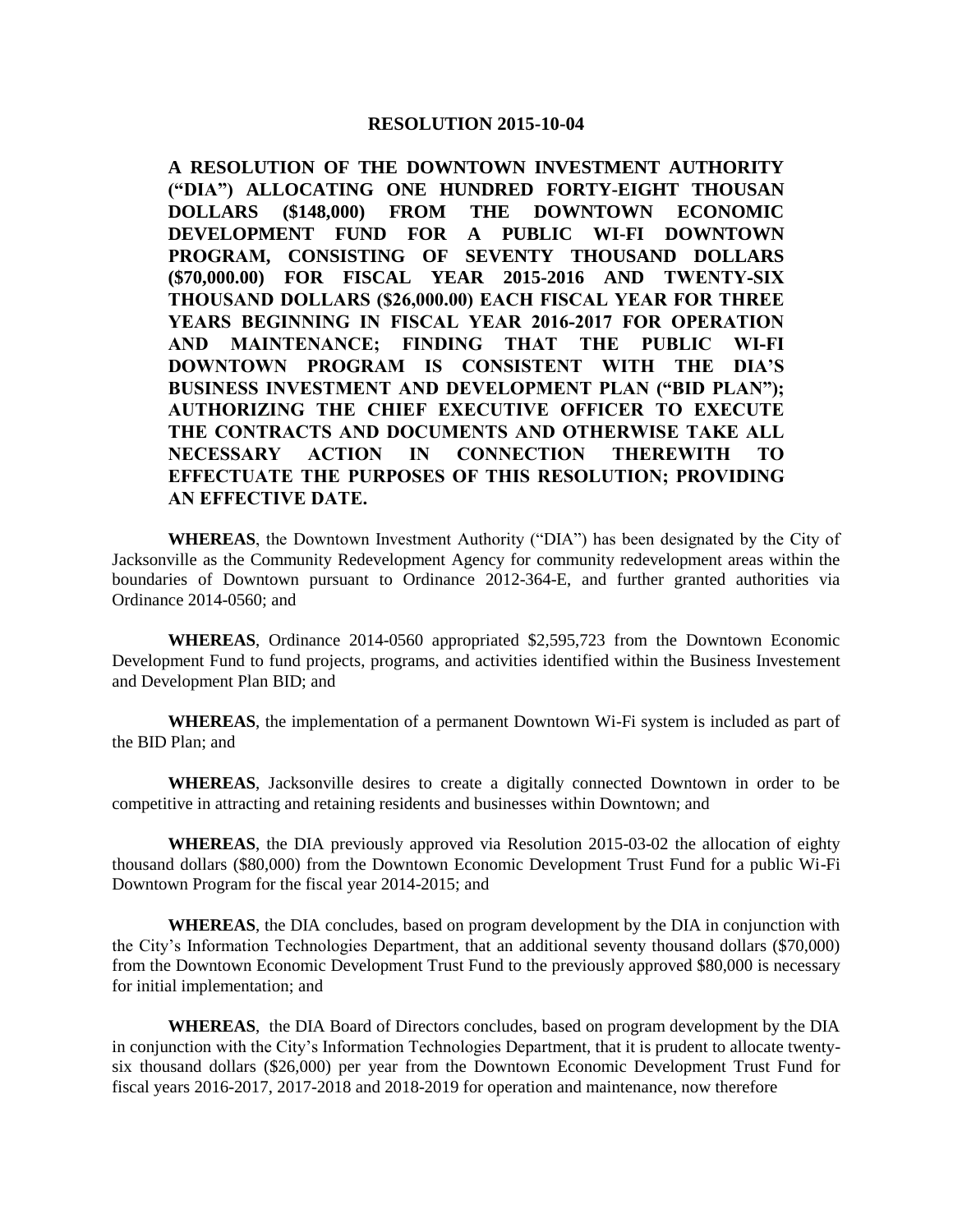#### RESOLUTION 2015-10-04 PAGE 2

**BE IT RESOLVED,** by the Downtown Investment Authority:

Section 1. The DIA finds that the recitals set forth above are true and correct and are incorporated herein by this reference.

**Section 2.** The DIA appropriates one hundred forty-eight thousand dollars (\$148,000.00) for public Wi-Fi Downtown, consisting of:

a) \$70,000 for fiscal year 2015-2016; and

b) \$26,000 per fiscal year for fiscal years 2016-2017, 2017-2018 and 2018-2019.

\_\_\_\_\_\_\_\_\_\_\_\_\_\_\_\_\_\_\_\_\_\_ \_\_\_\_\_\_\_\_\_\_\_\_\_\_\_\_\_\_\_\_\_\_\_\_\_\_\_\_\_\_\_\_\_\_\_\_\_\_

**Section 3.** The Effective Date of this Resolution is the date upon execution of the Resolution by the Chairman of the DIA.

#### WITNESS: DOWNTOWN INVESTMENT AUTHORITY

Jim Bailey, Chairman

VOTE: In Favor: Opposed: \_\_\_\_\_ Abstained: \_\_\_\_\_\_

FORM APPROVED BY: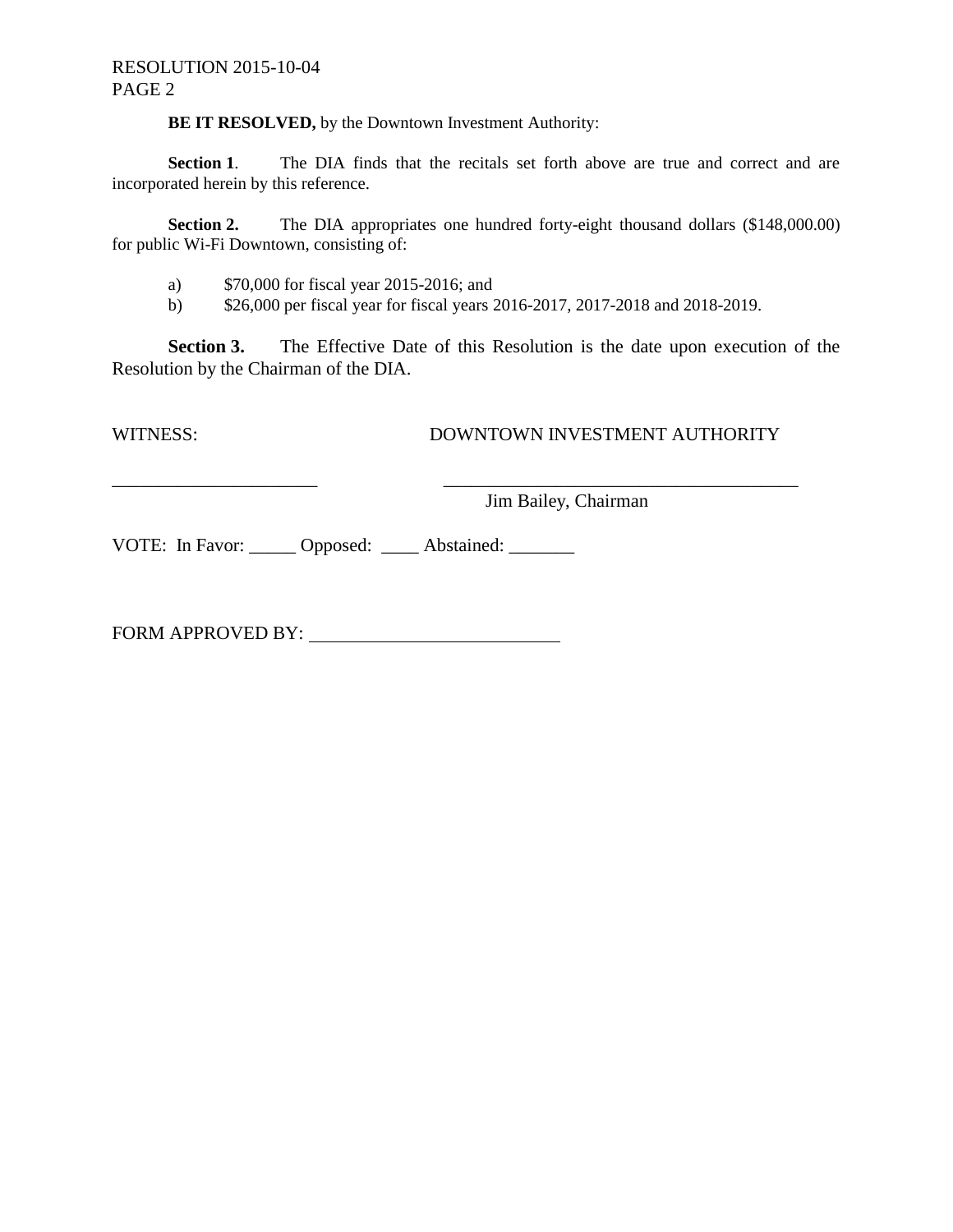**A RESOLUTION OF THE DOWNTOWN INVESTMENT AUTHORITY SUPPORTING LEGISLATION AUTHORIZING THE MAYOR AND CORPORATION SECRETARY TO EXECUTE AN ECONOMIC DEVELOPMENT AGREEMENT BETWEEN THE CITY OF JACKSONVILLE AND PROJECT REVERE, TO SUPPORT THE EXPANSION OF THE COMPANY'S OPERATIONS IN JACKSONVILLE, FLORIDA; RECOMMENDING PROJECT REVERE BE APPROVED BY THE STATE OF FLORIDA'S DEPARTMENT OF ECONOMIC OPPORTUNITY AS A QUALIFIED TARGET INDUSTRY BUSINESS; AUTHORIZING A RECAPTURED ENHANCED VALUE GRANT.**

**WHEREAS**, Florida Statute 288.075 allows certain confidentiality regarding economic development projects and Company has requested confidentiality in accordance with such law and the Office of Economic Development has approved Project Revere (the "Company") and advised that the Economic Development Agreement ("EDA") is necessary to effectuate the Project as defined therein; and

**WHEREAS**, Company proposes to expand its existing operations at its leased location in the Southbank Community Development area in Jacksonville, Florida, which will include private capital investment of \$2,242,000; and

**WHEREAS**, the expansion will result in the retention of 120 existing jobs in the City, and the Company has committed to the creation of an additional 250 new jobs within the time frames as set forth in the EDA; and

**WHEREAS**, the Office of Economic Development has determined the Project is consistent the economic development goals of the City and the City's Public investment Policy and will, among other things: support sustainable job growth by retaining 120 current permanent jobs; create 250 new jobs; help an existing targeted industry business to expand; generate significant new ad valorem taxes, including significant new tax revenues for the public school system; and create induced and indirect job effects which will have a positive impact on local small businesses; and

**WHEREAS**, the Downtown Investment Authority ("DIA") is authorized per section 55.308 *Economic Development* of the City Ordinance Code, pending City Council and Mayoral approvals, to utilize the Tax Increment Finance District Trust Funds to foster the redevelopment of the Downtown Southbank Community Redevelopment Area; and

**WHEREAS**, the City is proposing a REV Grant up to 50% of the incremental increase in the county portion of ad valorem taxes generated from their proposed private capital investment of up to \$2,242,000 for ten (10) years not to exceed \$80,000; and

**WHEREAS**, the REV Grant annual payments will be funded through the Southbank Tax Increment Finance District Trust Fund; and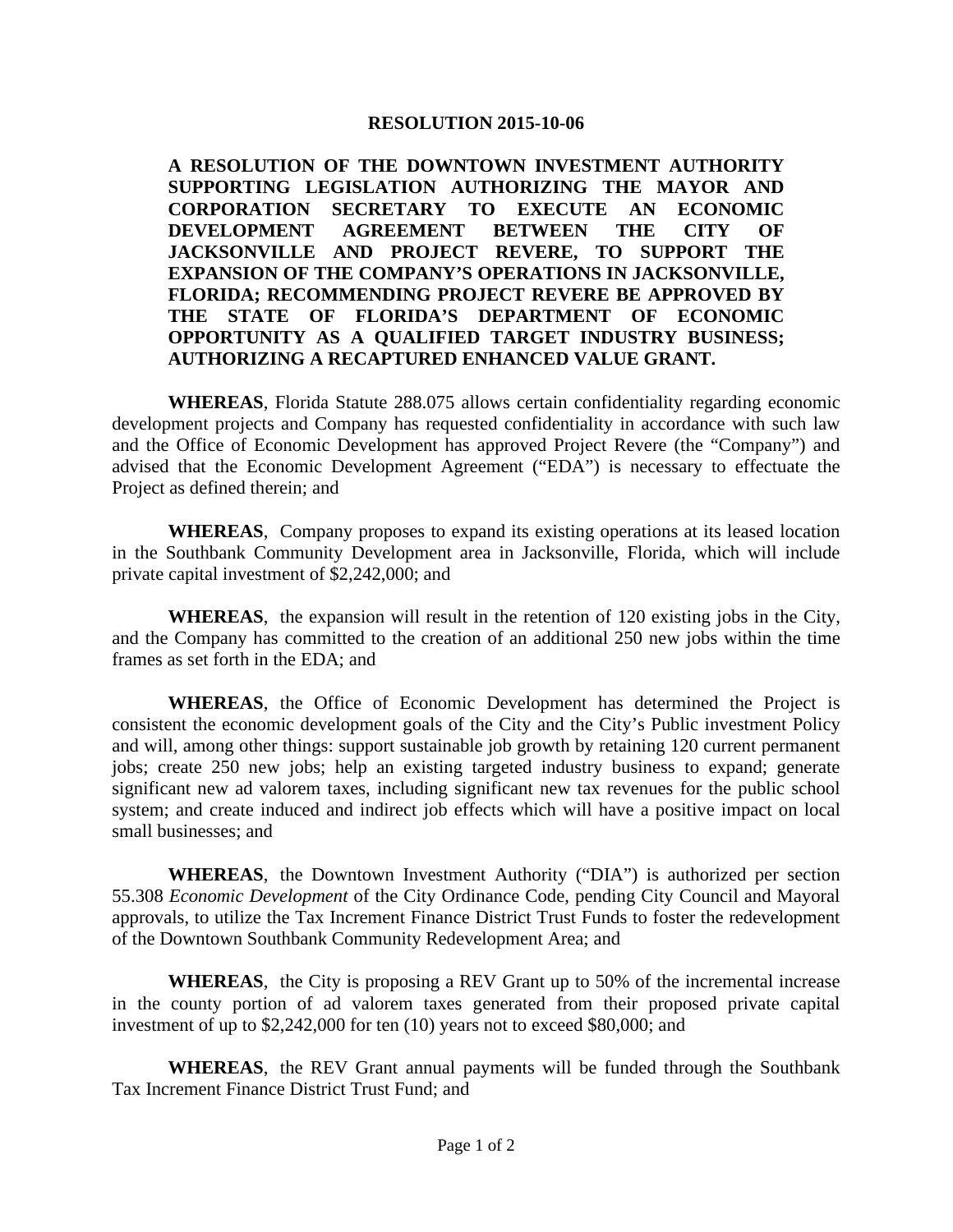**WHEREAS**, the proposed QTI Refunds and the City of Jacksonville REV Grant incentive is a material factor in assisting the Company to expand its operations in Jacksonville.

**BE IT RESOLVED,** by the Downtown Investment Authority:

**Section 1.** The DIA finds that the recitals set forth above are true and correct and are incorporated herein by this reference.

**Section 2.** The DIA approves the REV Grant as proposed and Authorizes the DIA CEO to execute such documents as may be needed to effectuate the approval and execution of the REV Grant with the Company.

**Section 3.** The DIA encourages the approval of the EDA by the City Council and execution of the EDA by the City and the Company.

**Section 4.** This Resolution 2015-10-06 shall become effective upon its approval by the DIA this 28<sup>th</sup> day of October, 2015.

# WITNESS: **DOWNTOWN INVESTMENT AUTHORITY**

\_\_\_\_\_\_\_\_\_\_\_\_\_\_\_\_\_\_\_\_\_\_ \_\_\_\_\_\_\_\_\_\_\_\_\_\_\_\_\_\_\_\_\_\_\_\_\_\_\_\_\_\_\_\_\_\_\_\_\_\_ James Bailey, Jr., Chairman

VOTE: In Favor: Copposed: Abstained:

FORM APPROVAL:

Office of General Counsel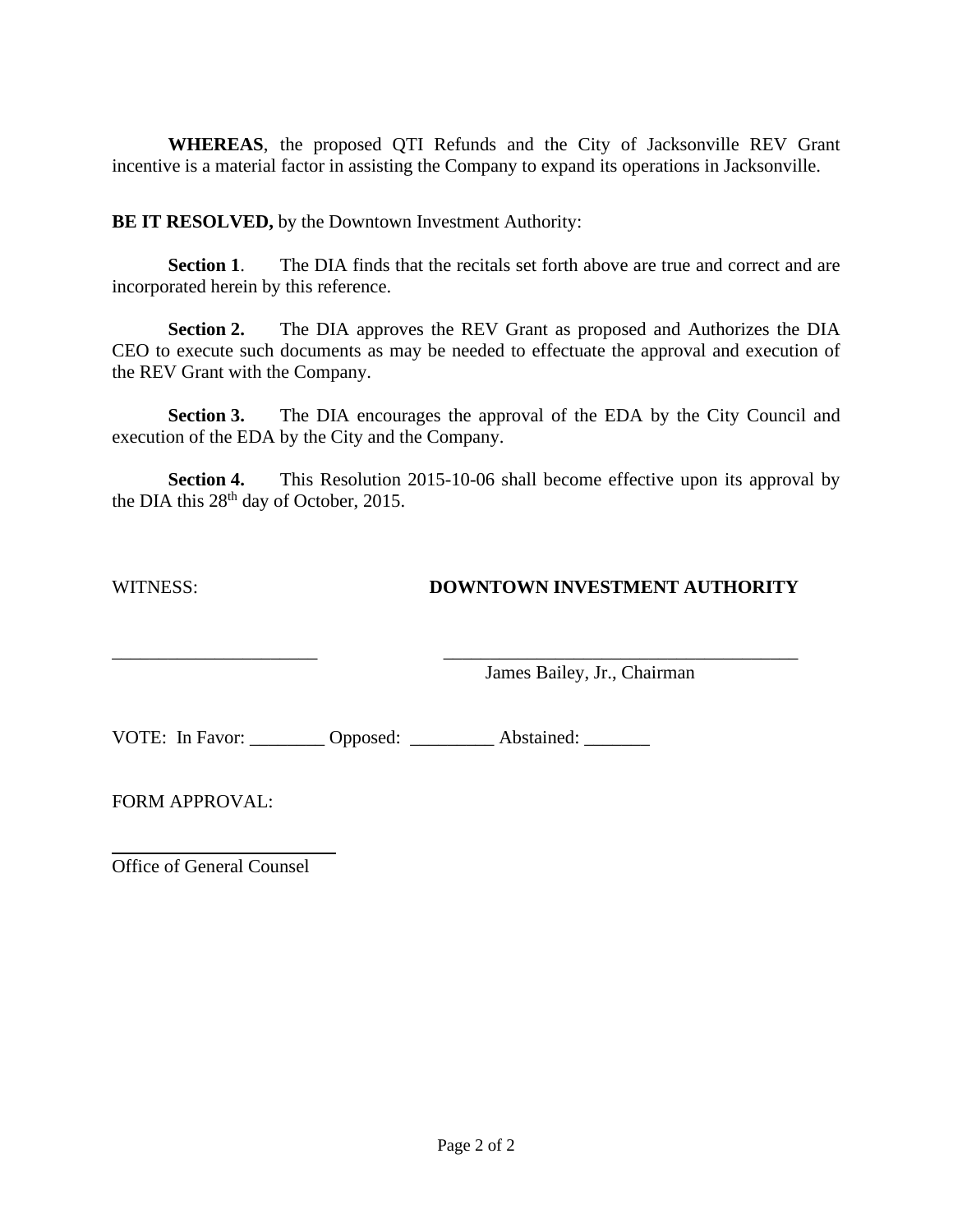**A RESOLUTION OF THE DOWNTOWN INVESTMENT AUTHORITY ("DIA") ALLOCATING 200 HOTEL ROOM UNITS OF PHASE I DEVELOPMENT RIGHTS WITHIN THE NORTHSIDE WEST COMPONENT AREA OF THE CONSOLIDATED DOWNTOWN DEVELOPMENT OF REGIONAL IMPACT TO PARKVIEW PLAZA PARTNERS, LLC TO BE UTILIZED ON DUVAL COUNTY TAX PARCELS 089332 0020, 089241 0000, 089242 0000, AND 089252 0000 ("PROPERTY"); FINDING THAT THE PLAN OF DEVELOPMENT IS CONSISTENT WITH THE DIA'S BUSINESS INVESTMENT AND DEVELOPMENT PLAN ("BID PLAN"); AUTHORIZING THE CHIEF EXECUTIVE OFFICER TO EXECUTE THE CONTRACTS AND DOCUMENTS AND OTHERWISE TAKE ALL NECESSARY ACTION IN CONNECTION THEREWITH TO EFFECTUATE THE PURPOSES OF THIS RESOLUTION; PROVIDING AN EFFECTIVE DATE.**

**WHEREAS**, pursuant to Ordinance 2014-0560-E, DIA is the "Master Developer" with respect to the Consolidated Downtown Development of Regional Impact ("DRI") Development Order; and

**WHEREAS**, Parkview Plaza Partners, LLC is requesting an allocation of 200 hotel room units of Phase I development rights from the Northside West Component Area of the Consolidated Downtown DRI; and

**WHEREAS**, there are sufficient, unencumbered Phase I development rights within the Northside West Component Area of the Consolidated Downtown DRI to accommodate the requested allocation; and

**WHEREAS**, a Business Investment and Development Plan ("BID Plan") has been adopted, which includes an update of the North Bank and Southside Community Redevelopment Area ("CRA") Plan for Downtown; and

**WHEREAS**, requested allocation is consistent with the BID Plan and CRA Plan for Downtown; and

**WHEREAS**, the DIA Board of Directors approved via Resolution 2014-11-02 a Recaptured Enhanced Revenue Grant to Parkview Plaza Partners, LLC for up to 75% of the incremental increase in the county portion of ad valorem taxes generated for twenty (20) years in conjunction with the development of a 150-room hotel, now therefore

**BE IT RESOLVED**, by the Downtown Investment Authority

**Section 1.** DIA allocates 200 hotel room units of Phase I multi-family development rights from the Northside West Component Area of the Consolidated Downtown DRI for use on the Property, subject .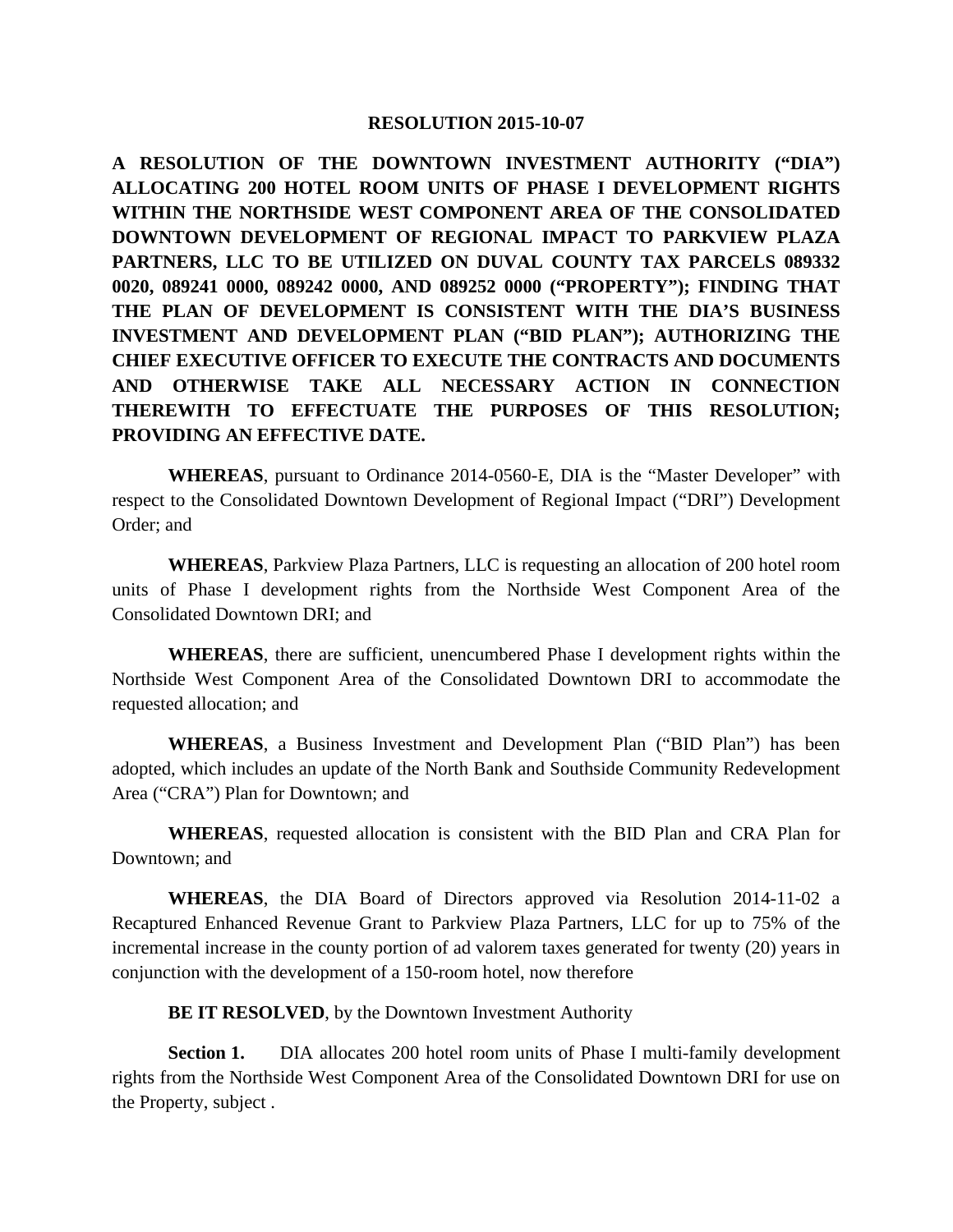- A. Should Parkview Plaza Partners, LLC or their assign fail to acquire a building permit for vertical construction within 36 months from the date of this Resolution, this Resolution and the allocation of rights becomes null and void. The DIA CEO may, at their sole discretion, extend this deadline by sixty days for show of good cause by Parkview Plaza Partners, LLC, or their assign.
- B. Should Parkview Plaza Partners, LLC or their assign fail to commence vertical construction within 180 days from the issuance of a permit for vertical construction, this Resolution and the allocation of rights becomes null and void. The DIA CEO may, at their sole discretion, extend this deadline by sixty days for show of good cause by Parkview Plaza Partners, LLC or their assign.
- C. Should Parkview Plaza Partners, LLC or their assign fail to meet any of the deadlines identified in A and B, above, the development rights will revert back to the DIA.

**Section 2.** The DIA hereby finds that the conversion is supported by the following Goal and Strategic Objective of the BID Plan:

A. Strategic Goal:

Goal 1: *Reinforce Downtown as the City's unique epicenter for business, history, culture, education, and entertainment.*

- B. The following strategic objective:
	- *Expand upon the ability for national conventions.*
	- *Increase the opportunities for Downtown employment.*

**Section 3.** The Chief Executive Officer is hereby authorized to execute the contracts and documents and otherwise take all necessary action in connection therewith to effectuate the purposes of this Resolution.

**Section 4.** The Effective Date of this Resolution is the date upon execution of the Resolution by the Chairman of the DIA.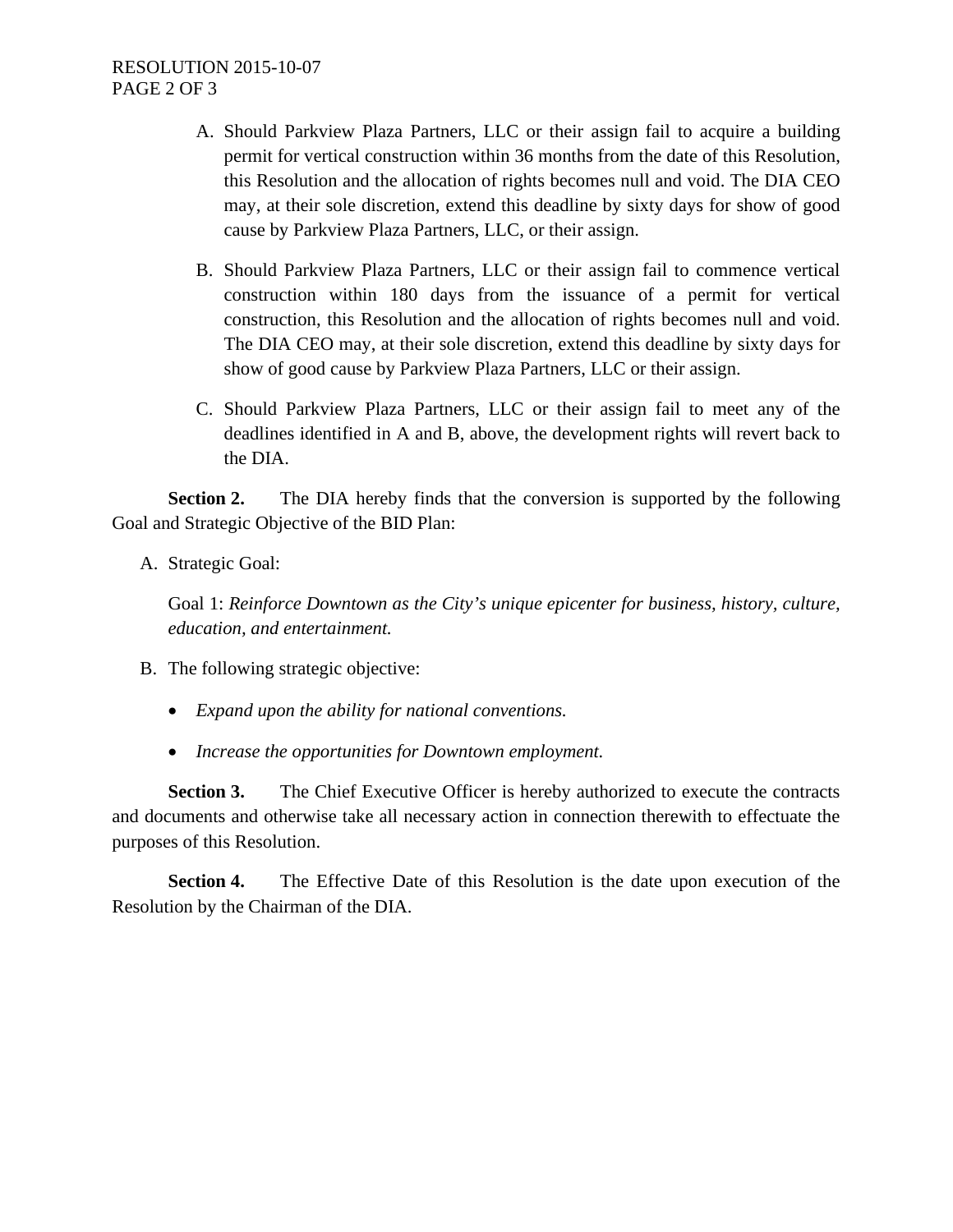RESOLUTION 2015-10-07 PAGE 3 OF 3

# WITNESS: DOWNTOWN INVESTMENT AUTHORITY

Jim Bailey, Chairman

 $\overline{\phantom{a}}$  , and the contribution of the contribution of  $\overline{\phantom{a}}$  , and the contribution of  $\overline{\phantom{a}}$ 

VOTE: In Favor: \_\_\_\_\_ Opposed: \_\_\_\_ Abstained: \_\_\_\_\_\_

FORM APPROVED BY:

Office of General Counsel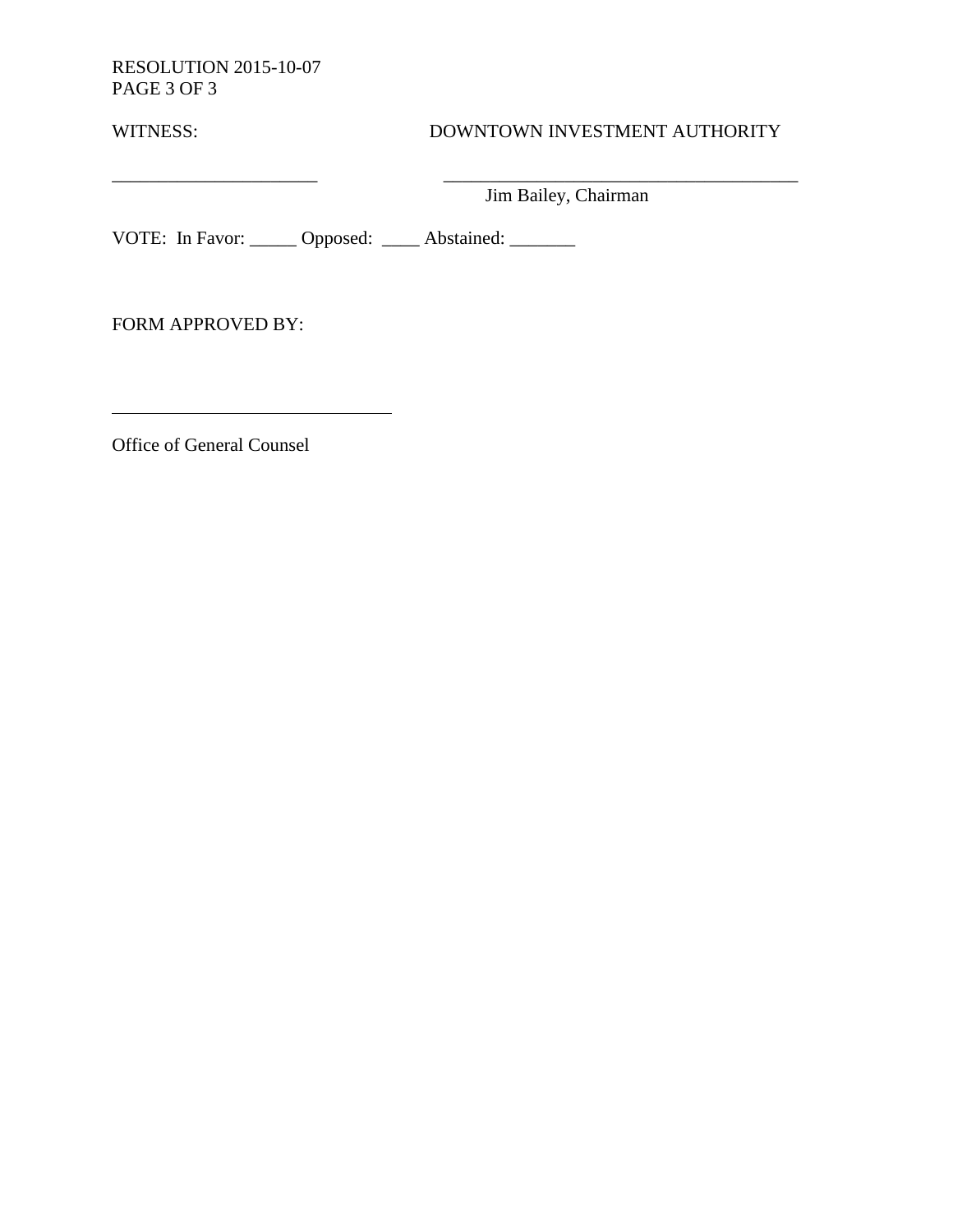**A RESOLUTION OF THE DOWNTOWN INVESTMENT AUTHORITY ("DIA") SUPPORTING AN AMENDMENT TO THE CONSOLIDATED DOWNTOWN DEVELOPMENT OF REGIONAL IMPACT ("DRI") DEVELOPMENT ORDER, AS AMENDED, PURSUANT TO THE NOTIFICATION OF A PROPOSED CHANGE TO A PREVIOUSLY APPROVED DEVELOPMENT OF REGIONAL IMPACT; FINDING THAT THESE CHANGES DO NOT CONSTITUTE A SUBSTANTIAL DEVIATION FROM THE ORIGINALLY APPROVED DRI DEVELOPMENT ORDER; INSTRUCTING THE DIA CHIEF EXECUTIVE OFFICER TO FILE THE REQUISITE DOCUMENTATION FOR THE NOTIFICATION OF A PROPOSED CHANGE TO A PREVIOUSLY APPROVED DEVELOPMENT OF REGIONAL IMPACT; REQUESTING THAT THE CITY COUNCIL OF JACKSONVILLE ADOPT AN ORDINANCE EFFECTUATING THE NOTIFICATION OF A PROPOSED CHANGE TO A PREVIOUSLY APPROVED DEVELOPMENT OF REGIONAL IMPACT; PROVIDING AN EFFECTIVE DATE.**

**WHEREAS**, pursuant to Ordinance 2014-0560-E, DIA is the "Master Developer" with respect to the Consolidated Downtown Development of Regional Impact ("DRI") Development Order; and

**WHEREAS**, Elements of Jacksonville LLC desires to access Phase II and Phase III development rights from the Southside Component Area of the Consolidated Downtown DRI for use on a specific property known as the "Southside Generating Station Site"; and

**WHEREAS**, pursuant to the City of Jacksonville Comprehensive Plan, as amended by Ordinance 2015-0627, encumbrance or usage of Phase II or Phase III development rights within the Consolidated Downtown DRI requires, in part, a site-specific NOPC; and

**WHEREAS**, said NOPC has been submitted to the appropriate state and local land planning agencies and is being reviewed by the City's Planning and Development Department, now therefore

**BE IT RESOLVED**, by the Downtown Investment Authority

**Section 1**. The Development Order for the Consolidated Downtown DRI is hereby amended to incorporate the proposed changes and modifications contained in the NOPC included as Exhibit 'A' to this resolution, which changes are generally described as follows:

(1) Modify Consolidated Downtown DRI Development Order, Exhibit E, Section B, to add a General Condition 12, as follows:

The property known as the Southside Generating Station Site (and any additional property adjacent to or near this Site acquired by the developer) located along the St. Johns River near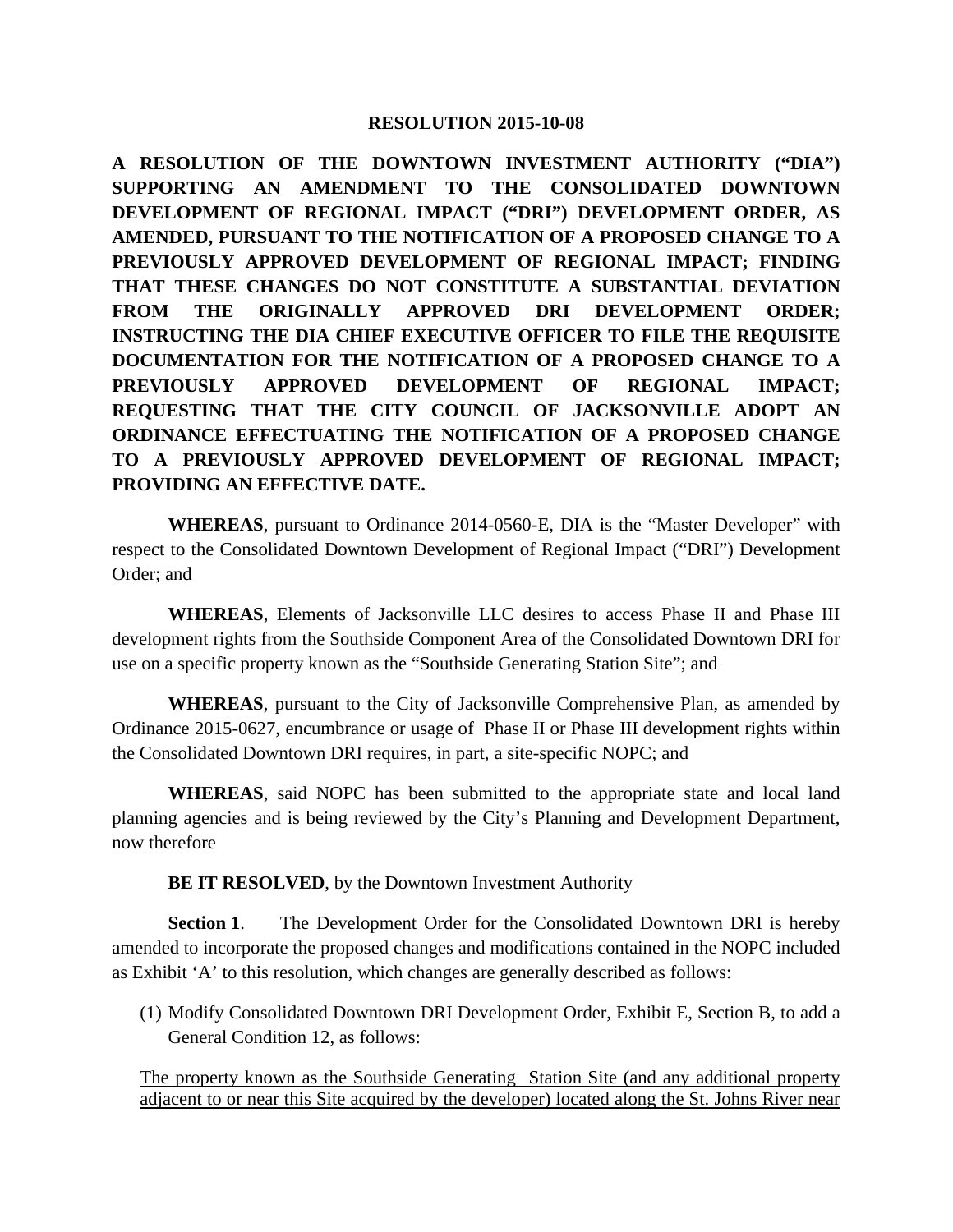#### RESOLUTION 2015-10-08 PAGE 2 OF 3

the Duval County School Board building within the Southside portion of downtown, shall be allowed to be developed with up to the following development rights: 1,170 residential units, 200 hotel rooms, 125 marina slips (subject to DRI DO Exhibit E, Section C, Specific Condition 4(h)), 288,500 commercial retail square feet and 200,000 office square feet uses, (the "Southside Site Development Rights"). Notwithstanding any contrary provisions or limitations in this DRI Development Order, including, but not limited, to phasing, conversions, buildout dates or termination dates, the Southside Site Development Rights may be carried forward to subsequent DRI phases and the developer may accelerate the beginning date of DRI Phases, provided the developer complies with the Mobility Plan as to the Southside Site Development Rights for Phases IT and Ill. The Mobility Plan is the 2030 Mobility Plan (including the 2030 Multi- Modal Transportation Study, as may be amended, and the provisions codified in Chapter 655 of the Ordinance Code (the "Mobility Plan")). The sole DRI mitigation for any project related impacts associated with the Southside Site Development Rights shall be the Mobility Plan for the DRI Phase IT and Phase Ill Southside Site Development Rights and no additional DRI related exaction or mitigation of any kind, including but not limited to, concurrency, is required for the DRI Phase IT or Phase Ill Southside Site Development Rights notwithstanding anything contrary in the DRI Development Order. In addition, there are no DRI exaction or mitigation requirements of any kind, including but not limited to concurrency, associated with impacts for the DRI Phase I Southside Site Development Rights because the required mitigation/exaction has been satisfied.

(2) Modify Consolidated Downtown DRI Development Order, Exhibit E, Section C, Specific Condition 12, to add a new subsection H as follows:

The Southside Generating Station Site project may include the development of no more than 125 marina slips. The approval of the 125- marina slips is contingent on the developer of the Southside Generating Station Site securing all Federal, State and local permits and approvals from applicable regulatory agencies and any necessary consent of use or submerged land lease by the Trustees of the Internal Improvement Trust Fund. Prior to construction of any or all of the marina slips, the Duval County Manatee Protection Plan, 3rd edition, and the Comprehensive Plan shall be modified to include the 125 marina slips within the Southside portion of the Consolidated Downtown DRI for use as part of the Southside Generating Station Site project. All approvals associated with the required permits and approvals and subsequent renewals will apply to the Southside Generating Station Site Project. Any impacts to manatees will be reviewed as part of the permitting process for this project. This Condition shall control as to the development of the Southside Generating Station Site Marina notwithstanding anything contrary in the Consolidated Downtown DRI Development Order.

**Section 2**. Authorizing the DIA Chief Executive Officer to file the requisite documentation for the aforementioned Notification of a Proposed Change to a Previously Approved Development of Regional Impact (a/k/a NOPC).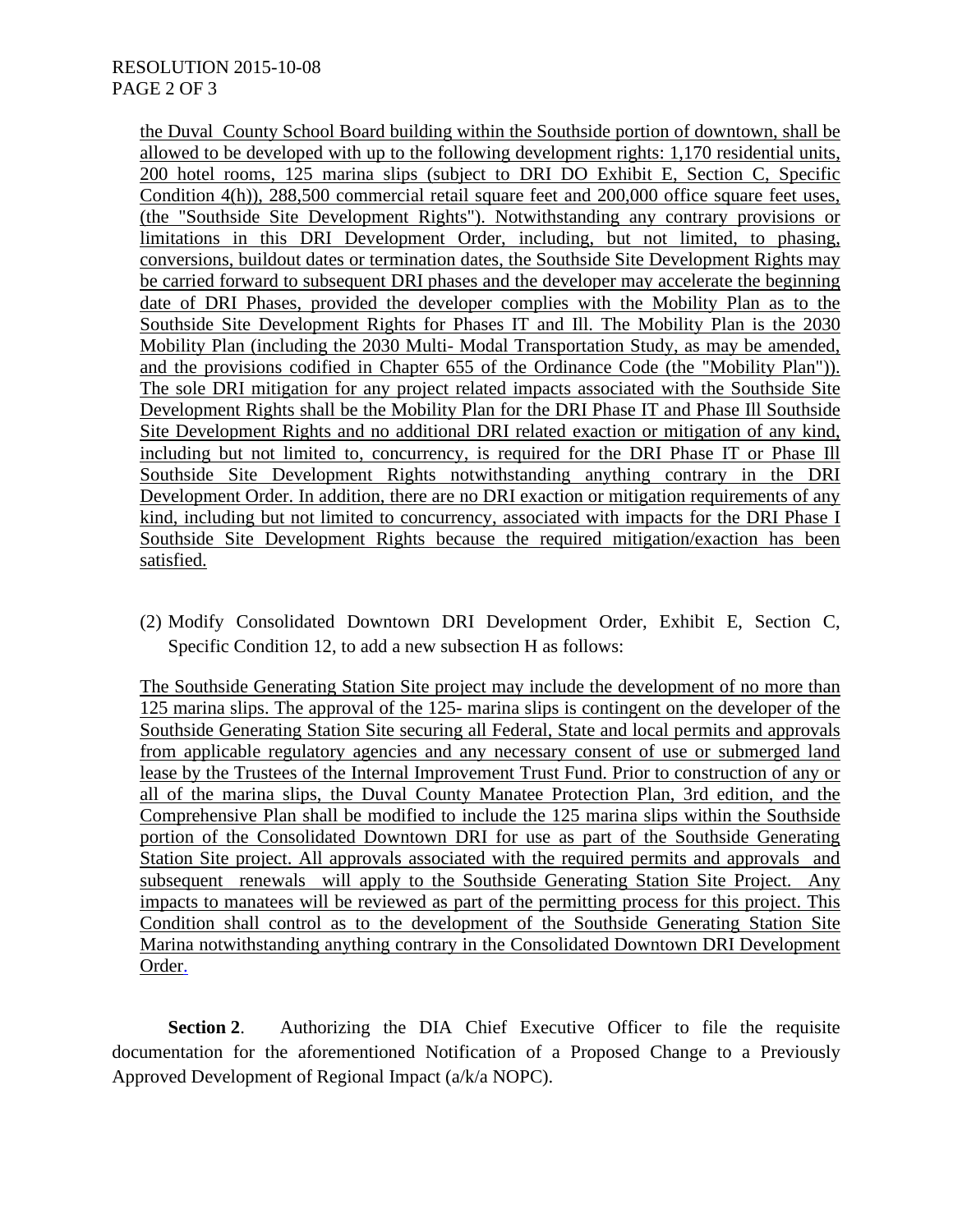RESOLUTION 2015-10-08 PAGE 3 OF 3

**Section 3**. Requesting that the City Council of Jacksonville adopt an Ordinance effectuating the aforementioned Notification of a Proposed Change to a Previously Approved Development of Regional Impact (a/k/a NOPC).

**Section 4.** The Effective Date of this Resolution is the date upon execution of the Resolution by the Chairman of the DIA.

\_\_\_\_\_\_\_\_\_\_\_\_\_\_\_\_\_\_\_\_\_\_ \_\_\_\_\_\_\_\_\_\_\_\_\_\_\_\_\_\_\_\_\_\_\_\_\_\_\_\_\_\_\_\_\_\_\_\_\_\_

#### WITNESS: DOWNTOWN INVESTMENT AUTHORITY

Jim Bailey, Chairman

VOTE: In Favor: \_\_\_\_\_ Opposed: \_\_\_\_ Abstained: \_\_\_\_\_\_

FORM APPROVED BY:

Office of General Counsel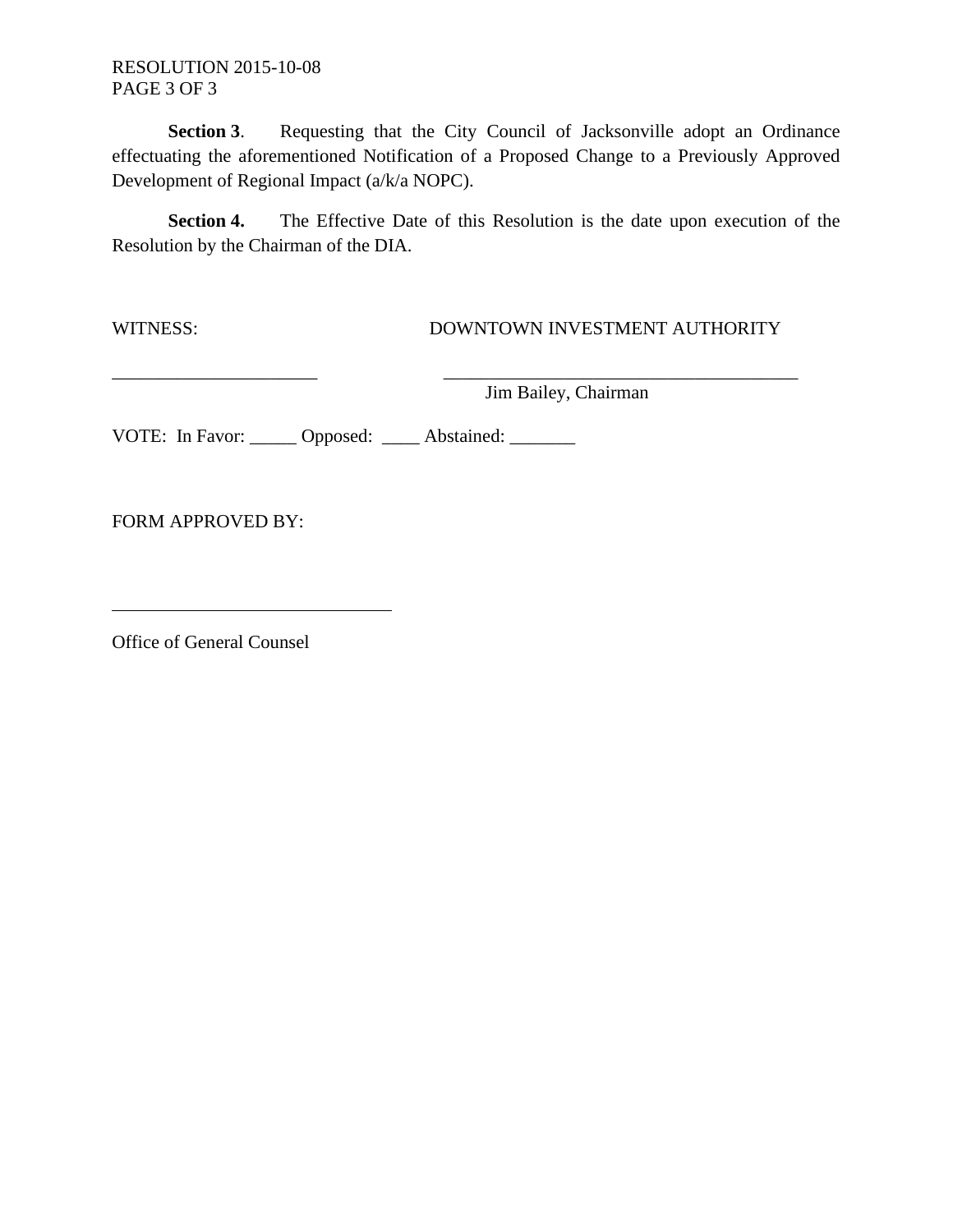**A RESOLUTION OF THE DOWNTOWN INVESTMENT AUTHORITY APPROVING A CHANGE IN THE LOAN AMOUNT FOR THE LOFTS AT LA VILLA PROJECT RESOLUTION 2015-09-01; CONFIRMING AND RATIFYING RESOLUTION 2015-09-01 AS MODIFIED HEREIN: AUTHORIZE CEO OF THE DOWNTOWN INVESTMENT AUTHORITY TO NEGOTIATE THE REDEVELOPMENT AGREEMENT; AND AUTHORIZE CEO OF THE DOWNTOWN INVESTMENT AUTHORITY TO EXECUTE SUCH AGREEMENTS.** 

**WHEREAS**, at the September 2015 Regular Board meeting of the Downtown Investment Authority (the "DIA") Governing Board (the "Board") held September 29, 2105, the Board did approve Resolution 2015-09-01; and

**WHEREAS**, Resolution 2015-09-01 approved financial incentives for the development of the Lofts at La Villa project located at 906 West Bay St, (the "Project") to Vestcor, Inc., ("Vestcor"or the "Developer") or an subsidiary entity to be formed later; and

**WHEREAS**, the intent of the Local Government Support Loan was to maximize the projects application score for a Low Income Housing Tax Credit allocation from the Florida Housing Finance Corp.; and

**WHEREAS**, it was brought to Vestcor's attention after the DIA Board approved Resolution 2015-09-01, that under the application materials the contemplated construction methods would be classified differently than anticipated, resulting in a higher Local Government Support Loan threshold; and

**WHEREAS**, the Developer is seeking an increase in the amount of the Local Government Support Loan from \$270,000 to \$325,000; and

**WHEREAS**, the Developer is seeking no other changes to the approval of the Board granted in Resolution 2015-09-01; and

**WHEREAS**, the Downtown Investment Authority ("DIA") is authorized per section 55.308 *Economic Development* of the City Ordinance Code, pending City Council and Mayoral approvals, to utilize the Tax Increment Finance District Trust Funds to foster the redevelopment of the Downtown Northbank Community Redevelopment Area; and

**BE IT RESOLVED,** by the Downtown Investment Authority:

**Section 1**. The DIA finds that the recitals set forth above are true and correct and are incorporated herein by this reference.

**Section 2**. The DIA recognizes and approves the change in the amount of the Local Government Support Loan funded by the DIA from \$270,000 to \$325,000.